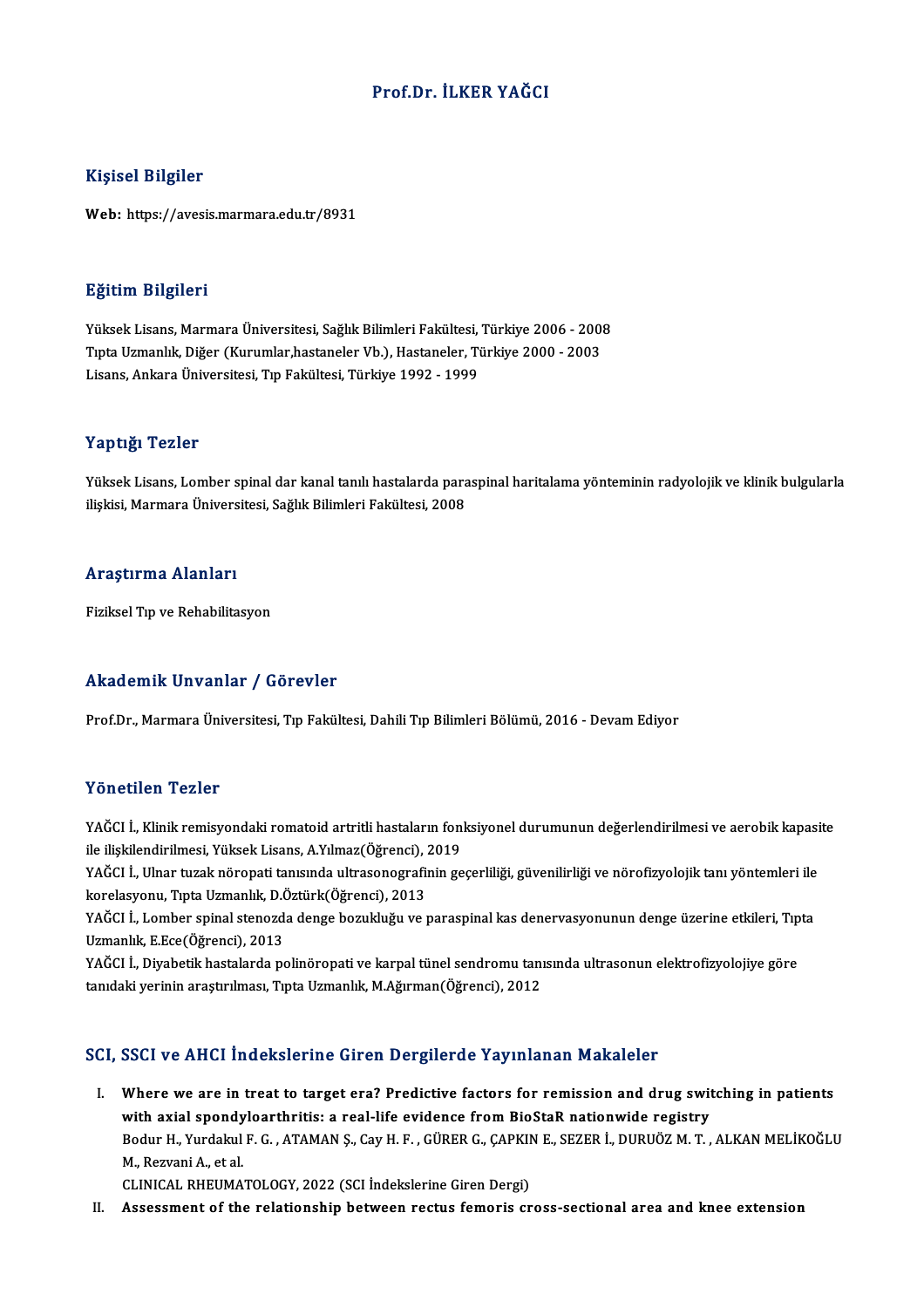strength in the prosthesis users with transtibial amputation: A case-control study<br>Atalay K.C., Coolayn Q.K., Cinay E. CilNDÜZ Q.H., VAČCLI Strength in the prosthesis users with transtibial amp<br>Atalay K. G. , Coskun O. K. , Giray E., GÜNDÜZ O. H. , YAĞCI İ.<br>TURKISH JOURNAL OF RHYSICAL MERICINE AND REHABIL strength in the prosthesis users with transtibial amputation: A case-control study<br>Atalay K. G. , Coskun O. K. , Giray E., GÜNDÜZ O. H. , YAĞCI İ.<br>TURKISH JOURNAL OF PHYSICAL MEDICINE AND REHABILITATION, 2022 (SCI İndeksle

Atalay K. G. , Coskun O. K. , Giray E., GÜNDÜZ O. H. , YAĞCI İ.<br>III. Demographic and Clinical Characteristics of Patients with Sustained and Switching Treatments Using<br>Pielogical and Taracted Sunthatic Disease Medifying An TURKISH JOURNAL OF PHYSICAL MEDICINE AND REHABILITATION, 2022 (SCI İndekslerine Giren Dei<br>Demographic and Clinical Characteristics of Patients with Sustained and Switching Treatm<br>Biological and Targeted Synthetic Disease-M Demographic and Clinical Characteristics of Patients with Sust<br>Biological and Targeted Synthetic Disease-Modifying Antirheu<br>Observational Cross-Sectional Study for Rheumatoid Arthritis<br>ATAMAN S. Sunar L. Bodur H. Molikogly Biological and Targeted Synthetic Disease-Modifying Antirheumatic Drugs: A Multicenter,<br>Observational Cross-Sectional Study for Rheumatoid Arthritis<br>ATAMAN Ş., Sunar I., Bodur H., Melikoglu M. A. , Cay H. F. , ÇAPKIN E., A 0b<br>AT<br>al.<br>pr ATAMAN Ş., Sunar I., Bodur H., Melikoglu M. A. , Cay H. F. , ÇAPKIN E., A<mark>l</mark><br>al.<br>RHEUMATOLOGY AND THERAPY, 2021 (SCI İndekslerine Giren Dergi)<br>Clinisal performanse of rheumateid arthritis impast of disease

al.<br>RHEUMATOLOGY AND THERAPY, 2021 (SCI İndekslerine Giren Dergi)<br>IV. Clinical performance of rheumatoid arthritis impact of disease score: a real-life evidence from the<br>multisanter nationyide registry BioStaB RHEUMATOLOGY AND THERAPY, 2021 (SCI In<br>Clinical performance of rheumatoid arthi<br>multicenter nationwide registry BioStaR<br>Melikoghi M.A., Ataman S. Bodur H. Cav H. E. Clinical performance of rheumatoid arthritis impact of disease score: a real-life evidence from the<br>multicenter nationwide registry BioStaR<br>Melikoglu M. A. , Ataman S., Bodur H., Cay H. F. , ÇAPKIN E., AKGÜL Ö., ÇEVİK R., multicenter nationwide registry BioStaR<br>Melikoglu M. A. , Ataman S., Bodur H., Cay H. F. , ÇAPKIN E., AKGÜL Ö., ÇEVİK R., GÖĞÜŞ F. N. , KAMANLI A., Yurdakul<br>F. G. , et al. Melikoglu M. A. , Ataman S., Bodur H., Cay H. F. , ÇAPKIN E., AKGÜL Ö., ÇEVİK R., GÖĞÜŞ F. N. , KAMANI<br>F. G. , et al.<br>RHEUMATOLOGY INTERNATIONAL, cilt.41, sa.11, ss.1971-1978, 2021 (SCI İndekslerine Giren Dergi)<br>Intrarator

F. G., et al.<br>RHEUMATOLOGY INTERNATIONAL, cilt.41, sa.11, ss.1971-1978, 2021 (SCI İndekslerine Giren Dergi)<br>V. Intrarater and Interrater Reliability of Heckmatt Scoring System in Amyotrophic Lateral Sclerosis<br>Kanja Gesl RHEUMATOLOGY INTERNATIONAL, cilt.4.<br>Intrarater and Interrater Reliability<br>Kenis-Coskun Ö., Gunes T., Isak B., Yagci İ.<br>JOUPNAL OE CLINICAL NEUPOPUYSIOLO Intrarater and Interrater Reliability of Heckmatt Scoring System in Amyotrophic Lateral Sclei<br>Kenis-Coskun Ö., Gunes T., Isak B., Yagci İ.<br>JOURNAL OF CLINICAL NEUROPHYSIOLOGY, cilt.38, sa.4, ss.293-298, 2021 (SCI İndeksler

Kenis-Coskun Ö., Gunes T., Isak B., Yagci İ.<br>JOURNAL OF CLINICAL NEUROPHYSIOLOGY, cilt.38, sa.4, ss.293-298, 2021 (SCI İndekslerine Giren Dergi)<br>VI. An ultrasonographic and electromyographic evaluation of jumping stump pos JOURNAL OF CLINICAL NEUROPHYSIOLOGY, cilt.38, sa.4, ss.293<br>An ultrasonographic and electromyographic evaluation<br>in a patient with transradial amputation: A case report<br>Sinay E. Atalay K.G., Sinari S., Alp M. YAČCLI An ultrasonographic and electromyogra<br>in a patient with transradial amputation<br>Giray E., Atalay K. G. , Sirazi S., Alp M., YAĞCI İ.<br>JOUPMAL OF PACK AND MUSCULOSKELETAL

in a patient with transradial amputation: A case report<br>Giray E., Atalay K. G. , Sirazi S., Alp M., YAĞCI İ.<br>JOURNAL OF BACK AND MUSCULOSKELETAL REHABILITATION, cilt.34, sa.1, ss.33-37, 2021 (SCI İndekslerine<br>Giren Dergi) Giray E., Atala<br>JOURNAL OF<br>Giren Dergi)<br>The structu JOURNAL OF BACK AND MUSCULOSKELETAL REHABILITATION, cilt.34, sa.1, ss.33-37, 2021 (SCI Indekslerine<br>Giren Dergi)<br>VII. The structural, functional and electrophysiological assessment of paraspinal musculature of patients<br>wit

Giren Dergi)<br>The structural, functional and electrophysiological assessment of paraspinal i<br>with ankylosing spondylitis and non-radiographic axial spondyloarthropathy<br>ÖZTÜRK E.G. XAČCLİ The structural, funct<br>with ankylosing spol<br>ÖZTÜRK E. C. , YAĞCI İ.<br>PHEUMATOLOCY INTE with ankylosing spondylitis and non-radiographic axial spondyloarthropathy<br>ÖZTÜRK E. C. , YAĞCI İ.<br>RHEUMATOLOGY INTERNATIONAL, 2021 (SCI İndekslerine Giren Dergi)

- ÖZTÜRK E. C. , YAĞCI İ.<br>RHEUMATOLOGY INTERNATIONAL, 2021 (SCI İndekslerine Giren Dergi)<br>VIII. Ultrasound and electromyography & electrical stimulation-guided botulinum toxin injection of<br>seliyery slands for dreeling: A ses RHEUMATOLOGY INTERNATIONAL, 2021 (SCI İndekslerine Giren Dergi)<br>Ultrasound and electromyography & electrical stimulation-guided botulinum to<br>salivary glands for drooling: A case report with a description of the technique<br>C Ultrasound and electromyogra<br>salivary glands for drooling: A<br>Giray E., Karadag-Saygi E., YAĞCI İ.<br>TURKISH JOURNAL OF BHYSICAL A salivary glands for drooling: A case report with a description of the technique<br>Giray E., Karadag-Saygi E., YAĞCI İ.<br>TURKISH JOURNAL OF PHYSICAL MEDICINE AND REHABILITATION, cilt.67, sa.1, ss.120-121, 2021 (SCI<br>İndekslerin Giray E., Karadag-Saygi E.,<br>TURKISH JOURNAL OF PH<br>İndekslerine Giren Dergi)<br>Reliability of suantitati TURKISH JOURNAL OF PHYSICAL MEDICINE AND REHABILITATION, cilt.67, sa.1, ss.120-121, 2021 (SCI<br>Indekslerine Giren Dergi)<br>IX. Reliability of quantitative ultrasound measurement of flexor digitorum superficialis and profundus
- Indekslerine Giren D<br>Reliability of quan<br>muscles in stroke<br>Kanis Coslun O. Gir Reliability of quantitative ultrasound measurement of flexor dig<br>muscles in stroke<br>Kenis-Coskun O., Giray E., Gencer-Atalay Z. K. , YAĞCI İ., Karadag-Saygi E.<br>JOUPMAL OE COMPARATIVE EEEECTIVENESS BESEARCH si<sup>1</sup>5 Q 33 QS

muscles in stroke<br>Kenis-Coskun O., Giray E., Gencer-Atalay Z. K. , YAĞCI İ., Karadag-Saygi E.<br>JOURNAL OF COMPARATIVE EFFECTIVENESS RESEARCH, cilt.9, sa.18, ss.1293-1300, 2020 (SCI İndekslerine Giren Kenis-C<br>JOURN<br>Dergi)<br>The of JOURNAL OF COMPARATIVE EFFECTIVENESS RESEARCH, cilt.9, sa.18, ss.1293-1300, 2020 (SCI İndekslerine Giren<br>Dergi)<br>X. The effect of cardiac rehabilitation on blood pressure, and on left atrial and ventricular functions in<br>hyp

Dergi)<br>The effect of cardiac re<br>hypertensive patients.<br>Sabin A.A. Ögben Sadie I The effect of cardiac rehabilitation on blood pressure, and on left atrial and ventricular fu<br>hypertensive patients.<br>Şahin A. A. , Özben Sadıç B., Sünbül M., Yağcı İ., Sayar N., Çinçin A. A. , Gurel E., Tigen M. K. , Başar

**hypertensive patients.**<br>Şahin A. A. , Özben Sadıç B., Sünbül M., Yağcı İ., Sayar N., Çinçin A. A. , Gurel E., Tigen M. K. , Başaran A. Y.<br>Journal of clinical ultrasound : JCU, 2020 (SCI Expanded İndekslerine Giren Dergi)

XI. Clinical performance of ASAS Health Index in patients with ankylosing spondylitis and non-Journal of clinical ultrasound : JCU, 2020 (SCI Expanded Indekslerine Giren Dergi)<br>Clinical performance of ASAS Health Index in patients with ankylosing spondylitis and non-<br>radiographic axial spondyloarthritis: real-world Clinical performance of ASAS Health Index in patients with ankylosing spondylitis and non-<br>radiographic axial spondyloarthritis: real-world evidence from Multicenter Nationwide Registry<br>AKGÜL Ö., Bodur H., Ataman S., Yurda r<mark>adiograp</mark><br>AKGÜL Ö., I<br>H. F. , et al.<br>PHEUMAT AKGÜL Ö., Bodur H., Ataman S., Yurdakul F. G. , ÇAPKIN E., GÜRER G., SEZER İ., DURUÖZ M. T. , Melikoglu M. A. , Cay<br>H. F. , et al.

RHEUMATOLOGY INTERNATIONAL, cilt.40, sa.11, ss.1793-1801, 2020 (SCI İndekslerine Giren Dergi)

XII. Impact of aerobic training with and without whole-body vibration training on metabolic features and quality of life in non-alcoholic fatty liver disease patients. Saldıran T., Mutluay F., Yağcı İ., Yılmaz Y.

Annales d'endocrinologie, cilt.81, ss.493-499, 2020 (SCI İndekslerine Giren Dergi)

Saldıran T., Mutluay F., Yağcı İ., Yılmaz Y.<br>Annales d'endocrinologie, cilt.81, ss.493-499, 2020 (SCI İndekslerine Giren Dergi)<br>XIII. Diagnosis and grading of carpal tunnel syndrome with quantitative ultrasound: Is it poss Annales d'endocrinologie, cilt.81, ss.493-499<br>Di<mark>agnosis and grading of carpal tunne</mark>l<br>Ozsoy-Unubol T., Bahar-Ozdemir Y., YAĞCI İ.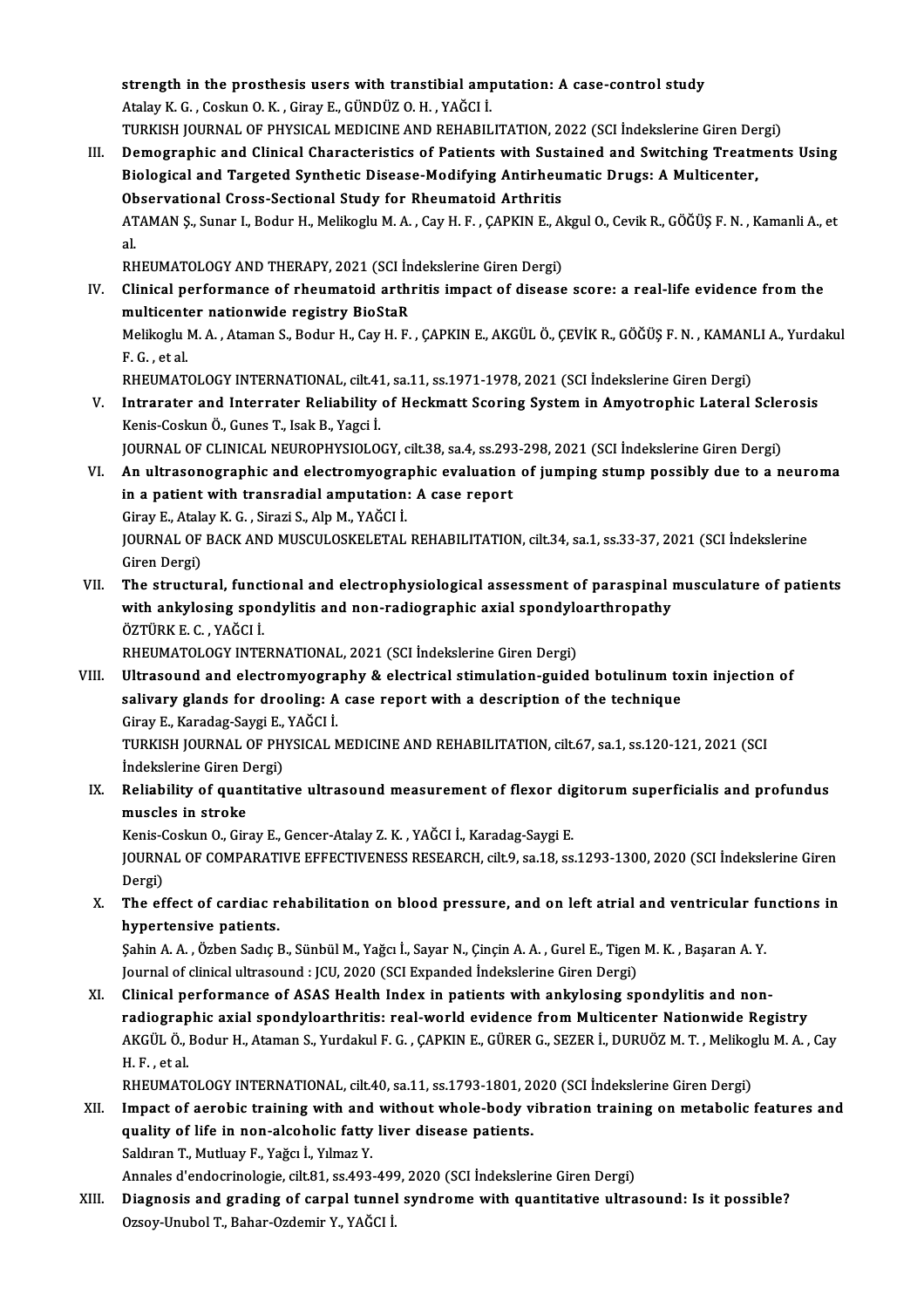JOURNAL OF CLINICAL NEUROSCIENCE, cilt.75, ss.25-29, 2020 (SCI İndekslerine Giren Dergi)

JOURNAL OF CLINICAL NEUROSCIENCE, cilt.75, ss.25-29, 2020 (SCI İndekslerine Giren Dergi)<br>XIV. The effects of COVID-19 on Physical Medicine and Rehabilitation in Turkey in the first month of **JOURNAL O<br>The effect<br>pandemic<br>v^ČCLI\_S^** The effects of COVID-19 on Physical Medicine and Rehabilitation in Turkey in the first month of<br>pandemic<br>YAĞCI İ., SARIKAYA S., Ayhan F. F. , Bahsi A., Kaya B. B. , ERHAN B., Ahi E. D. , Okan S., ÖZKAN Y., Korkmaz M. D. ,

**pa**<br>YA<br>Tu YAĞCI İ., SARIKAYA S., Ayhan F. F. , Bahsi A., Kaya B. B. , ERHAN B., Ahi E. D. , Okan S., ÖZKAN Y., Korkmaz M. D. , et<br>al.<br>TURKISH JOURNAL OF PHYSICAL MEDICINE AND REHABILITATION, cilt.66, sa.3, ss.244-251, 2020 (SCI<br>İnde

TURKISH JOURNAL OF PHYSICAL MEDICINE AND REHABILITATION, cilt.66, sa.3, ss.244-251, 2020 (SCI

- XV. The value of physiatrists in pediatric intensive care unit: A case report of botulinumtoxin injection into masseter muscle for the treatment of trismus The value of physiatrists in pediatric intensive<br>into masseter muscle for the treatment of tris<br>Giray E., Gencer-Atalay K., Karadag-Saygi E., YAĞCI İ.<br>TURKISH JOURNAL OF PHYSICAL MEDICINE AND PE into masseter muscle for the treatment of trismus<br>Giray E., Gencer-Atalay K., Karadag-Saygi E., YAĞCI İ.<br>TURKISH JOURNAL OF PHYSICAL MEDICINE AND REHABILITATION, cilt.66, sa.1, 2020 (SCI İndekslerine Giren<br>Dergi) Giray E<br>TURKIS<br>Dergi)<br>Nature TURKISH JOURNAL OF PHYSICAL MEDICINE AND REHABI<br>Dergi)<br>XVI. Nature of Cardiac Rehabilitation Around the Globe<br>Supervis M. Turk Adovi K. Long Jimoner E. Bosch E. Dir.
- Dergi)<br>**Nature of Cardiac Rehabilitation Around the Globe**<br>Supervia M., Turk-Adawi K., Lopez-Jimenez F., Pesah E., Ding R., Britto R. R. , Bjarnason-Wehrens B., Derman W.,<br>Ahrou A. Bebu A. S., et al. **Nature of Cardiac Reha<br>Supervia M., Turk-Adawi K<br>Abreu A., Babu A. S. , et al.<br>EClinicalMedicine silt 12, c** Supervia M., Turk-Adawi K., Lopez-Jimenez F., Pesah E., Ding R., Britto R.<br>Abreu A., Babu A. S. , et al.<br>EClinicalMedicine, cilt.13, ss.46-56, 2019 (SCI İndekslerine Giren Dergi)<br>Cardine Pehabilitation Availability and Dan Abreu A., Babu A. S. , et al.<br>EClinicalMedicine, cilt.13, ss.46-56, 2019 (SCI Indekslerine Giren Dergi)<br>XVII. Cardiac Rehabilitation Availability and Density around the Globe<br>Turk Adoui K. Sunowia M. Long Jimener E. Bossh

# EClinicalMedicine, cilt.13, ss.46-56, 2019 (SCI İndekslerine Giren Dergi)<br>Cardiac Rehabilitation Availability and Density around the Globe<br>Turk-Adawi K., Supervia M., Lopez-Jimenez F., Pesah E., Ding R., Britto R. R. , Bja Cardiac Rehabilitation<br>Turk-Adawi K., Supervia M<br>Abreu A., Babu A. S. , et al.<br>EClinicalMedicine, cilt 12, c

EClinicalMedicine, cilt.13, ss.31-45, 2019 (SCI İndekslerine Giren Dergi)

Abreu A., Babu A. S. , et al.<br>EClinicalMedicine, cilt.13, ss.31-45, 2019 (SCI Indekslerine Giren Dergi)<br>XVIII. Comparison of the effectiveness of orthotic intervention, kinesiotaping, and paraffin treatments in<br>nationts wi EClinicalMedicine, cilt.13, ss.31-45, 2019 (SCI İndekslerine Giren Dergi)<br>Comparison of the effectiveness of orthotic intervention, kinesiotaping, and paraffin tr<br>patients with carpal tunnel syndrome: A single-blind and ra Comparison of the effectiveness of orthologient<br>patients with carpal tunnel syndrome:<br>Kaplan B. M. , Akyuz G. D. , Kokar S., YAĞCI İ.<br>JOUPNAL OF HAND TUERARY silt 32.53.3.6 patients with carpal tunnel syndrome: A single-blind and randomized controlled<br>Kaplan B. M. , Akyuz G. D. , Kokar S., YAĞCI İ.<br>JOURNAL OF HAND THERAPY, cilt.32, sa.3, ss.297-304, 2019 (SCI İndekslerine Giren Dergi)<br>Challen Kaplan B. M., Akyuz G. D., Kokar S., YAĞCI İ.<br>JOURNAL OF HAND THERAPY, cilt.32, sa.3, ss.297-304, 2019 (SCI İndekslerine<br>XIX. Challenges in the treatment of fibrodysplasia ossificans progressiva<br>Concer Atalay K. Otturk E.C

JOURNAL OF HAND THERAPY, cilt.32, sa.3, ss.297-304, 2019 (SCI İndeksler:<br>Challenges in the treatment of fibrodysplasia ossificans progressi:<br>Gencer-Atalay K., Ozturk E. C. , YAĞCI İ., ATA P., DELİL K., Ozgen Z., Akyuz G.<br>P Challenges in the treatment of fibrodysplasia ossificans progressiva<br>Gencer-Atalay K., Ozturk E. C. , YAĞCI İ., ATA P., DELİL K., Ozgen Z., Akyuz G.<br>Rheumatology International, cilt.39, sa.3, ss.569-576, 2019 (SCI Expanded Gencer-Atalay K., Ozturk E. C. , YAĞCI İ., ATA P., DELİL K., Ozgen Z., Akyuz G.<br>Rheumatology International, cilt.39, sa.3, ss.569-576, 2019 (SCI Expanded İndekslerine Giren Dergi)<br>XX. A Preliminary Study on the Correlation

# Rheumatolog<br>A Prelimina<br>Spondylitis<br>Ozean Elsi E

Ozcan Eksi E. E., Giray E., Bahar Ozdemir Y., YAĞCI İ., Gunduz H.

ARCHIVES OF RHEUMATOLOGY, cilt.34, sa.1, ss.18-25, 2019 (SCI İndekslerine Giren Dergi)

Ozcan Eksi E. E. , Giray E., Bahar Ozdemir Y., YAĞCI İ., Gunduz H.<br>ARCHIVES OF RHEUMATOLOGY, cilt.34, sa.1, ss.18-25, 2019 (SCI İndekslerine Giren Dergi)<br>XXI. Progressive pseudorheumotoid dysplasia: A presentation of four ARCHIVES OF RHEUMATOLOGY, cilt.34, sa.1, ss.18-25, 2019 (SCI<br>Progressive pseudorheumotoid dysplasia: A presentation<br>progression and effects of early rehabilitation program<br>Ciroy E. VAČCLI, ELCIOČLU H.N Progressive pseudorheumoto<br>progression and effects of ea:<br>Giray E., YAĞCI İ., ELÇİOĞLU H. N.<br>TURKISH JOURNAL OF BHYSICAL progression and effects of early rehabilitation program<br>Giray E., YAĞCI İ., ELÇİOĞLU H. N.<br>TURKISH JOURNAL OF PHYSICAL MEDICINE AND REHABILITATION, cilt.65, sa.3, ss.290-297, 2019 (SCI<br>İndekalarine Ciren Dergi)

Giray E., YAĞCI İ., ELÇİOĞL<br>TURKISH JOURNAL OF PH<br>İndekslerine Giren Dergi)<br>Is ultrasonographis ort TURKISH JOURNAL OF PHYSICAL MEDICINE AND REHABILITATION, cilt.65, sa.3, ss.290-297, 2019 (S<br>Indekslerine Giren Dergi)<br>XXII. Is ultrasonographic enthesitis evaluation helpful for diagnosis of non-radiographic axial<br>Spondvlo

Indekslerine Giren Dergi)<br>Is ultrasonographic en<br>spondyloarthritis?<br>Ozsov-Unubol T., YAĞCI İ. XXII. Is ultrasonographic enthesitis evaluation helpful for diagnosis of non-radiographic axial

RHEUMATOLOGYINTERNATIONAL, cilt.38, sa.11, ss.2053-2061,2018 (SCI İndekslerineGirenDergi)

- Ozsoy-Unubol T., YAĞCI İ.<br>RHEUMATOLOGY INTERNATIONAL, cilt.38, sa.11, ss.2053-2061, 2018 (SCI İndekslerine Giren Dergi)<br>XXIII. Are extramedian symptoms associated with peripheral causes in patient with carpal tunnel RHEUMATOLOGY INTERNATIONAL, cilt.38, sa.11, ss.2053-2061, 2<br>Are extramedian symptoms associated with peripheral cal<br>syndrome? Electrodiagnostic and ultrasonographic study<br>Mansir Kaplan B. Alcioniz Loblogician M. YAČCLI Are extramedian symptoms associated with<br>syndrome? Electrodiagnostic and ultrasono<sub>{</sub><br>Mansiz-Kaplan B., Akdeniz-Leblecicier M., YAĞCI İ.<br>JOUPNAL OF ELECTROMYOCRAPHY AND KINESIO syndrome? Electrodiagnostic and ultrasonographic study<br>Mansiz-Kaplan B., Akdeniz-Leblecicier M., YAĞCI İ.<br>JOURNAL OF ELECTROMYOGRAPHY AND KINESIOLOGY, cilt.38, ss.203-207, 2018 (SCI İndekslerine Giren Dergi)<br>Inexessed stif Mansiz-Kaplan B., Akdeniz-Leblecicier M., YAĞCI İ.<br>JOURNAL OF ELECTROMYOGRAPHY AND KINESIOLOGY, cilt.38, ss<br>XXIV. Increased stiffness of median nerve in systemic sclerosis<br>VAČCI i Kapis Coslav O. Ozov T. Ozon C. Direckapel
- JOURNAL OF ELECTROMYOGRAPHY AND KINESIOLOGY, continue and the set of median nerve in systemic schi<br>YAĞCI İ., Kenis-Coskun O., Ozsoy T., Ozen G., Direskeneli H.<br>PMC Museuloskalatal Disordars, silt 19, ss 1, 2017 (SCI Evr Increased stiffness of median nerve in systemic sclerosis<br>YAĞCI İ., Kenis-Coskun O., Ozsoy T., Ozen G., Direskeneli H.<br>BMC Musculoskeletal Disorders, cilt.18, sa.1, 2017 (SCI Expanded İndekslerine Giren Dergi)<br>What Imnains YAĞCI İ., Kenis-Coskun O., Ozsoy T., Ozen G., Direskeneli H.<br>BMC Musculoskeletal Disorders, cilt.18, sa.1, 2017 (SCI Expanded İndekslerine Giren Der<br>XXV. What Impairs Balance in Ankylosing Spondylitis? Posture or Disease A
- BMC Musculoskeletal Disorders, cilt.18, sa.1, 2017<br>What Impairs Balance in Ankylosing Spondy<br>GÜNDÜZ O. H. , Ozcan-Eksi E. E. , Giray E., YAĞCI İ.<br>ARCUIVES OF BUEUMATOLOGY silt 22, 22, 23, 23, 23 What Impairs Balance in Ankylosing Spondylitis? Posture or Disease Activity?<br>GÜNDÜZ 0. H. , Ozcan-Eksi E. E. , Giray E., YAĞCI İ.<br>ARCHIVES OF RHEUMATOLOGY, cilt.32, sa.3, ss.221-226, 2017 (SCI İndekslerine Giren Dergi)<br>The GÜNDÜZ O. H. , Ozcan-Eksi E. E. , Giray E., YAĞCI İ.<br>ARCHIVES OF RHEUMATOLOGY, cilt.32, sa.3, ss.221-226, 2017 (SCI İndekslerine Giren Dergi)<br>XXVI. The effect of vitamin D supplementation on pain, quality of life, and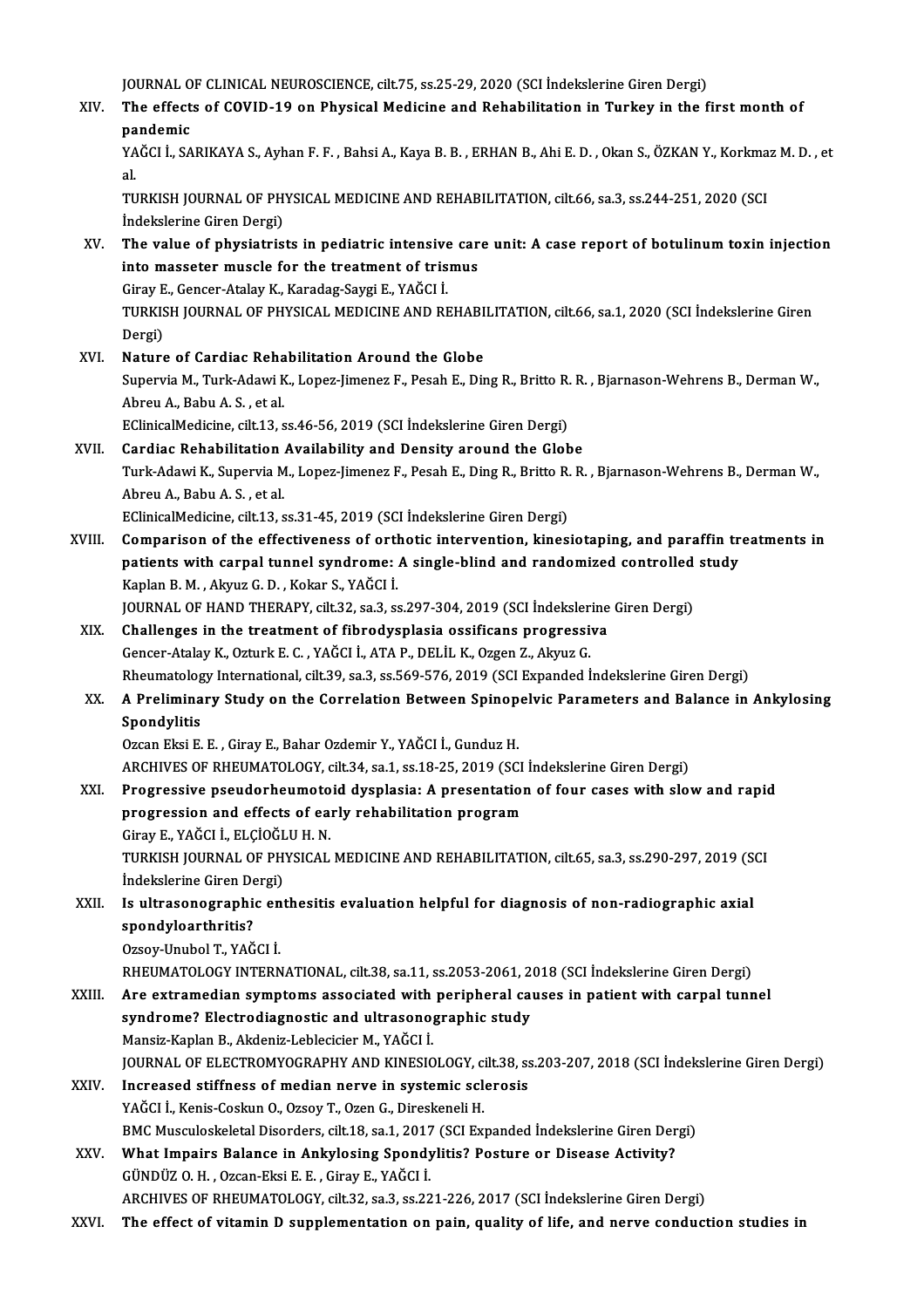|               | women with chronic widespread pain                                                                                  |
|---------------|---------------------------------------------------------------------------------------------------------------------|
|               | Akyuz G., ŞANAL TOPRAK C., YAĞCI İ., Giray E., Kuru-Bektasoglu P.                                                   |
|               | INTERNATIONAL JOURNAL OF REHABILITATION RESEARCH, cilt.40, sa.1, ss.76-83, 2017 (SCI Indekslerine Giren<br>Dergi)   |
| XXVII.        | The relationships of motor-evoked potentials to hand dexterity, motor function, and spasticity in                   |
|               | chronic stroke patients: a transcranial magnetic stimulation study.                                                 |
|               | Cakar E., Akyuz G., Durmus O., Bayman L., YAĞCI İ., Karadag-Saygi E., GÜNDÜZ O. H.                                  |
|               | Acta neurologica Belgica, cilt.116, sa.4, ss.481-487, 2016 (SCI İndekslerine Giren Dergi)                           |
| <b>XXVIII</b> | Assessment of the New 2012 EULAR/ACR Clinical Classification Criteria for Polymyalgia Rheumatica:                   |
|               | A Prospective Multicenter Study                                                                                     |
|               | Ozen G., Inanc N., Unal A. U., Bas S., Kimyon G., Kisacik B., Onat A. M., Murat S., Keskin H., Can M., et al.       |
|               | JOURNAL OF RHEUMATOLOGY, cilt.43, sa.5, ss.893-900, 2016 (SCI Indekslerine Giren Dergi)                             |
| XXIX          | PARASPINAL MUSCLE DENERVATION AND BALANCE IMPAIRMENT IN LUMBAR SPINAL STENOSIS                                      |
|               | Ozcan-Eksi E. E., YAĞCI İ., Erkal H., Demir-Deviren S.                                                              |
|               | MUSCLE & NERVE, cilt.53, sa.3, ss.422-430, 2016 (SCI Indekslerine Giren Dergi)                                      |
| XXX.          | Hypovitaminosis D in widespread pain: its effect on pain perception, quality of life and nerve                      |
|               | conduction studies                                                                                                  |
|               | Kuru P., Akyuz G., YAĞCI İ., Giray E.                                                                               |
|               | RHEUMATOLOGY INTERNATIONAL, cilt.35, sa.2, ss.315-322, 2015 (SCI İndekslerine Giren Dergi)                          |
| XXXI.         | Characteristics of Patients With Rheumatoid Arthritis in Turkey: Results From the Turkish League                    |
|               | Against Rheumatism Rheumatoid Arthritis Registry                                                                    |
|               | Bal A., Ataman S., Bodur H., Rezvani A., Paker N., TAȘTEKİN N., Karatepe A. G., BORMAN P., Yener M., Nas K., et al. |
|               | ARCHIVES OF RHEUMATOLOGY, cilt.30, sa.1, ss.16-22, 2015 (SCI İndekslerine Giren Dergi)                              |
| XXXII.        | Sonographic Measurements Can be Misleading for Diagnosing Carpal Tunel Syndrome in Patients                         |
|               | with Rheumatoid Arthritis.                                                                                          |
|               | YAĞCI İ., Leblebicier M. A., Kaplan B. M., Gokbakan D. O., Akyuz G.                                                 |
|               | ARTHRITIS & RHEUMATOLOGY, cilt.66, 2014 (SCI İndekslerine Giren Dergi)                                              |
| <b>XXXIII</b> | Validation of New 2012 EULAR/ACR Classification Criteria for Polymyalgia Rheumatica: Comparison                     |
|               | with the Previous Criteria in a Prospective Multi-Center Study                                                      |
|               | Ozen G., Bas S., Unal A. U., Kimyon G., Onat A. M., Can M., Mengi A., Sahin A., YILMAZ S., Keskin H., et al.        |
|               | ARTHRITIS & RHEUMATOLOGY, cilt.66, 2014 (SCI İndekslerine Giren Dergi)                                              |
| XXXIV.        | Electrophysiological Evaluation of Autonomic Nervous System and Cutaneous Silent Period in                          |
|               | Patients with Fibromyalgia Syndrome.                                                                                |
|               | Ustun I., YAĞCI İ., Akyuz G., Unlu F. O.                                                                            |
|               | ARTHRITIS & RHEUMATOLOGY, cilt.66, 2014 (SCI Indekslerine Giren Dergi)                                              |
| <b>XXXV</b>   | Is the Transcranial Magnetic Stimulation an Adjunctive Treatment in Fibromyalgia Patients?                          |
|               | YAĞCI İ., Agirman M., Ozturk D., Eren B.                                                                            |
|               | TURKIYE FIZIKSEL TIP VE REHABILITASYON DERGISI-TURKISH JOURNAL OF PHYSICAL MEDICINE AND                             |
|               | REHABILITATION, cilt.60, sa.3, ss.206-211, 2014 (SCI Indekslerine Giren Dergi)                                      |
| <b>XXXVI</b>  | Scientific Papers from Turkey in the Field of Physical Medicine and Rehabilitation                                  |
|               | YAĞCI İ., Sindel D.                                                                                                 |
|               | TURKIYE FIZIKSEL TIP VE REHABILITASYON DERGISI-TURKISH JOURNAL OF PHYSICAL MEDICINE AND                             |
|               | REHABILITATION, cilt.59, sa.4, ss.273-275, 2013 (SCI Indekslerine Giren Dergi)                                      |
| <b>XXXVII</b> | Musculoskeletal Pain in Elderly Patients with Osteoporosis: A Multicenter Study                                     |
|               | Gokce Kutsal Y., ÖZDEMİR O., KARAHAN S., AKYOL Y., Borman P., Dogan A., EYİGÖR S., GÜZEL R., Ortancil O., SAVAŞ     |
|               | S, et al.                                                                                                           |
|               | TURKIYE FIZIKSEL TIP VE REHABILITASYON DERGISI-TURKISH JOURNAL OF PHYSICAL MEDICINE AND                             |
|               | REHABILITATION, cilt.58, sa.4, ss.263-266, 2012 (SCI Indekslerine Giren Dergi)                                      |
| XXXVIII.      | Polymyalgia Rheumatica in 21st Century                                                                              |
|               | Yagci I                                                                                                             |
|               | TURKIYE FIZIKSEL TIP VE REHABILITASYON DERGISI-TURKISH JOURNAL OF PHYSICAL MEDICINE AND                             |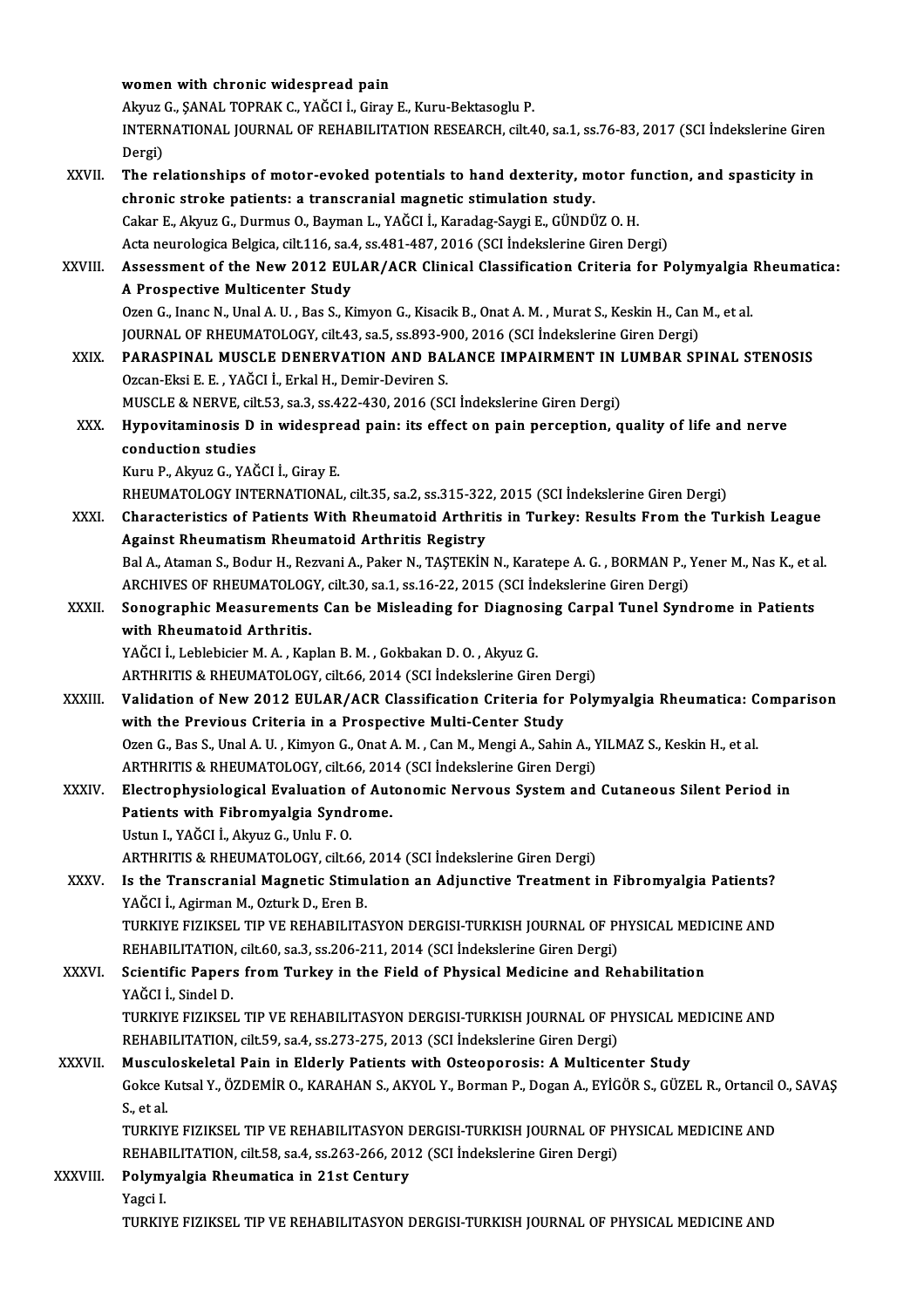REHABILITATION, cilt.58, sa.2, ss.143-150, 2012 (SCI İndekslerine Giren Dergi)<br>Identifying the Charasteristics of Coristric Petients who Beformed to O

|              | REHABILITATION, cilt.58, sa.2, ss.143-150, 2012 (SCI Indekslerine Giren Dergi)                                                                                    |
|--------------|-------------------------------------------------------------------------------------------------------------------------------------------------------------------|
| <b>XXXIX</b> | Identifying the Characteristics of Geriatric Patients who Referred to Outpatient Clinics of Physical                                                              |
|              | Medicine and Rehabilitation: A Multicenter Descriptive Study                                                                                                      |
|              | Dogan A., Ceceli E., Okumus M., Gokkaya N. K. O., Kutsal Y. G., Borman P., Oztop P., ALTINDAĞ Ö., Aydeniz A.,                                                     |
|              | Beyazova M., et al.                                                                                                                                               |
|              | TURKIYE FIZIKSEL TIP VE REHABILITASYON DERGISI-TURKISH JOURNAL OF PHYSICAL MEDICINE AND                                                                           |
|              | REHABILITATION, cilt.57, sa.3, ss.143-149, 2011 (SCI Indekslerine Giren Dergi)                                                                                    |
| XL.          | Sensitivities of Various Electrophysiological Methods in the Diagnosis of Ulnar Neuropathy at the<br>Elbow                                                        |
|              | Mesci E., GÜNDÜZ O. H., YAĞCI İ., Us O., Akyuz G.                                                                                                                 |
|              | NEUROSURGERY QUARTERLY, cilt.20, sa.2, ss.60-64, 2010 (SCI Indekslerine Giren Dergi)                                                                              |
| XLI.         | Isolated Knee Osteonecrosis Secondary to Corticosteroid Use in Two Patients with Idiopathic                                                                       |
|              | Thrombocytopenic Purpura                                                                                                                                          |
|              | YAĞCI İ., Agirman M., Akyuz G.                                                                                                                                    |
|              | TURKIYE FIZIKSEL TIP VE REHABILITASYON DERGISI-TURKISH JOURNAL OF PHYSICAL MEDICINE AND                                                                           |
|              | REHABILITATION, cilt 56, sa.2, ss.94-96, 2010 (SCI Indekslerine Giren Dergi)                                                                                      |
| XLII.        | Comparative electrophysiological techniques in the diagnosis of carpal tunnel syndrome in patients                                                                |
|              | with diabetic polyneuropathy                                                                                                                                      |
|              | YAĞCI İ., GÜNDÜZ O.H., Sancak S., Agirman M., Mesci E., Akyuz G.                                                                                                  |
|              | DIABETES RESEARCH AND CLINICAL PRACTICE, cilt.88, sa.2, ss.157-163, 2010 (SCI İndekslerine Giren Dergi)                                                           |
| XLIII.       | Bilateral Brachial Neuritis Following Diphtheria, Tetanus and Pertussis Vaccination: Case Report                                                                  |
|              | YAĞCI İ., Ofluoglu D., Akyuz G.                                                                                                                                   |
|              | TURKIYE KLINIKLERI TIP BILIMLERI DERGISI, cilt.30, sa.1, ss.375-379, 2010 (SCI İndekslerine Giren Dergi)                                                          |
| XLIV.        | Fibromyalgia Syndrome in Patients with Chronic Low Back Pain                                                                                                      |
|              | YAĞCI İ., Akcan E., Yildirim P., Agirman M., Guven Z.<br>TURKISH JOURNAL OF RHEUMATOLOGY-TURK ROMATOLOJI DERGISI, cilt.25, sa.1, ss.37-40, 2010 (SCI İndekslerine |
|              | Giren Dergi)                                                                                                                                                      |
| XLV.         | Case Report: Wrist Neuropathic Arthropathy Secondary to Syringomyelia                                                                                             |
|              | YAĞCI İ., Ozkok O., Ustun I., Agirman M., GÜNDÜZ O. H., Akyuz G.                                                                                                  |
|              | TURKIYE FIZIKSEL TIP VE REHABILITASYON DERGISI-TURKISH IOURNAL OF PHYSICAL MEDICINE AND                                                                           |
|              | REHABILITATION, cilt.55, sa.4, ss.176-178, 2009 (SCI Indekslerine Giren Dergi)                                                                                    |
| XLVI.        | The Utility of Lumbar Paraspinal Mapping in the Diagnosis of Lumbar Spinal Stenosis                                                                               |
|              | YAĞCI İ., GÜNDÜZ O. H., Ekinci G., Diracoglu D., Us O., Akyuz G.                                                                                                  |
|              | AMERICAN JOURNAL OF PHYSICAL MEDICINE & REHABILITATION, cilt.88, sa.10, ss.843-851, 2009 (SCI                                                                     |
|              | İndekslerine Giren Dergi)                                                                                                                                         |
| XLVII.       | Knee vs hip single-joint intra-articular hyaluronic acid injection in patients with both hip and knee                                                             |
|              | osteoarthritis: a pilot study                                                                                                                                     |
|              | Diracoglu D., Alptekin K., Teksoz B., YAĞCI İ., Ozcakar L., Aksoy C.                                                                                              |
|              | CLINICAL RHEUMATOLOGY, cilt.28, sa.9, ss.1021-1024, 2009 (SCI Indekslerine Giren Dergi)                                                                           |
| XLVIII.      | FORCEFUL STRETCHING OF THE HAMSTRINGS AT WHAT EXPENSE? SCIATIC NEUROPATHY IN A<br><b>CHILD</b>                                                                    |
|              | GÜNDÜZ O. H., YAĞCI İ., Ozcakar L.                                                                                                                                |
|              | SINGAPORE MEDICAL JOURNAL, cilt.50, sa.9, ss.919-920, 2009 (SCI Indekslerine Giren Dergi)                                                                         |
| <b>XLIX</b>  | Comparison of splinting and splinting plus low-level laser therapy in idiopathic carpal tunnel                                                                    |
|              | syndrome                                                                                                                                                          |
|              | YAĞCI İ., Elmas O., Akcan E., Ustun I., GÜNDÜZ O. H., Guven Z.                                                                                                    |
|              | CLINICAL RHEUMATOLOGY, cilt.28, sa.9, ss.1059-1065, 2009 (SCI Indekslerine Giren Dergi)                                                                           |
| L.           | SUDDEN INCREASE OF NECK FLEXION IN ANKYLOSING SPONDYLITIS: QUO VADIS?                                                                                             |
|              | GÜNDÜZ O.H., YAĞCI İ., Kiralp M.Z., Oezcakar L.                                                                                                                   |
|              | ACTA REUMATOLOGICA PORTUGUESA, cilt.34, sa.1, ss.141-142, 2009 (SCI İndekslerine Giren Dergi)                                                                     |
| LI.          | Comparison of splinting, splinting plus local steroid injection and open carpal tunnel release                                                                    |
|              |                                                                                                                                                                   |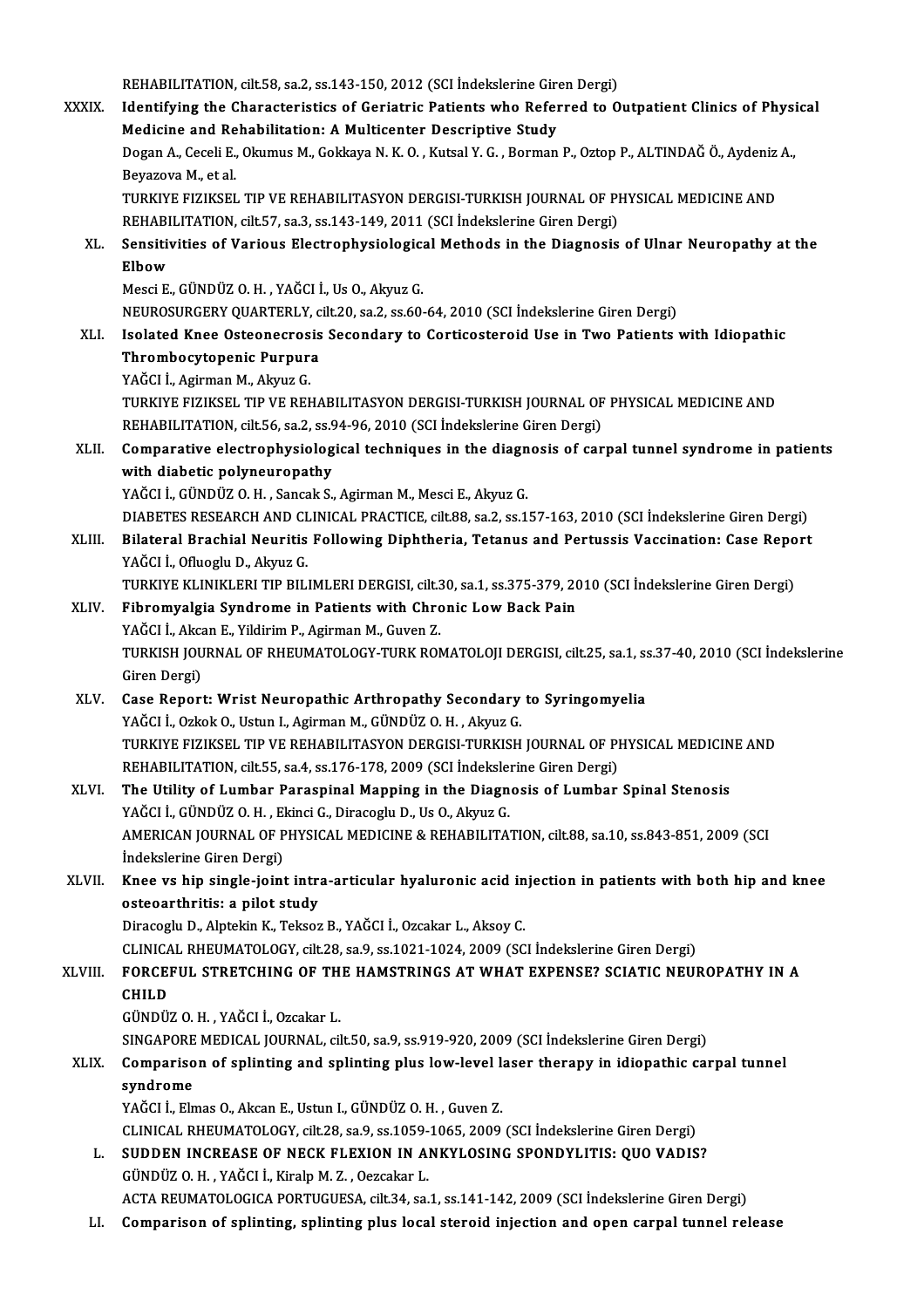outcomes in idiopathic carpal tunnel syndrome<br>Usen H. Vassi L. Vilman L. Vasmurlu E. Kaskin D. Badi Outcomes in idiopathic carpal tunnel syndrome<br>Ucan H., Yagci I., Yilmaz L., Yagmurlu F., Keskin D., Bodur H.<br>RHEUMATOLOGY INTERNATIONAL . 611:27, 88.1, 88.45, 51, 2 Ucan H., Yagci I., Yilmaz L., Yagmurlu F., Keskin D., Bodur H.<br>RHEUMATOLOGY INTERNATIONAL, cilt.27, sa.1, ss.45-51, 2006 (SCI İndekslerine Giren Dergi)

### Diğer Dergilerde Yayınlanan Makaleler

Iger Dergilerde Yayınlanan Makaleler<br>I. Does ultrasound imaging of the spastic muscle have an additive effect on clinical examination tools<br>in patients with serebral palsy? A pilot study in patients with cerebral palsy?: A pilot study<br>in patients with cerebral palsy?: A pilot study<br>Atalay K.C. Savgi E.K. AKRAS E. Coslain O.K. AKC Does ultrasound imaging of the spastic muscle have an additive<br>in patients with cerebral palsy?: A pilot study<br>Atalay K. G. , Saygi E. K. , AKBAŞ F., Coskun O. K. , AKGÜLLE A. H. , YAĞCI İ.<br>NOPTUERN CLINICS OF ISTANRUL. 61 in patients with cerebral palsy?: A pilot study<br>Atalay K. G. , Saygi E. K. , AKBAŞ F., Coskun O. K. , AKGÜLLE A. H. , YAĞCI İ.<br>NORTHERN CLINICS OF ISTANBUL, cilt.9, sa.2, ss.102-108, 2022 (ESCI İndekslerine Giren Dergi) Atalay K. G. , Saygi E. K. , AKBAŞ F., Coskun O. K. , AKGÜLLE A. H. , YAĞCI İ.<br>NORTHERN CLINICS OF ISTANBUL, cilt.9, sa.2, ss.102-108, 2022 (ESCI İndekslerine Giren Dergi)<br>II. Respiratory and peripheral muscle involvement NORTHERN CLINICS OF ISTANBUL, ci<br>Respiratory and peripheral musc<br>due to congenital heart diseases.<br>Kanis Coslun Ö. Kosakava D. Važar İ. Respiratory and peripheral muscle involvement in p<br>due to congenital heart diseases.<br>Keniş-Coşkun Ö., Kocakaya D., Yağcı İ., Mutlu B., Karakurt S.<br>Manakli arebiyes for sheet disease — Arebiyie Manakli ner due to congenital heart diseases.<br>Keniş-Coşkun Ö., Kocakaya D., Yağcı İ., Mutlu B., Karakurt S.<br>Monaldi archives for chest disease = Archivio Monaldi per le malattie del torace, cilt.91, sa.3, 2021 (Diğer<br>Kurumların Hakeml Keniş-Coşkun Ö., Kocakaya D., Yağcı İ., Mutlu B., Karakurt S. Monaldi archives for chest disease = Archivio Monaldi per le malattie del torace, cilt.91, sa.3, 2021 (Diğer<br>Kurumların Hakemli Dergileri)<br>III. Comparison of aerobic and combined aerobic and whole-body vibration training e Kurumların Hakemli Dergileri)<br>Comparison of aerobic and combined aero<br>fitness in non-alcoholic fatty liver patients<br>Seldinan T. C. Muthuau E. K., Vaggi İ. Vilman V. Comparison of aerobic and combined ae:<br>fitness in non-alcoholic fatty liver patien<br>Saldiran T.C., Mutluay F.K., Yagci İ., Yilmaz Y.<br>COMBARATIVE EXERCISE PHYSIOLOCY, sil: 17 fitness in non-alcoholic fatty liver patients<br>Saldiran T. C. , Mutluay F. K. , Yagci İ., Yilmaz Y.<br>COMPARATIVE EXERCISE PHYSIOLOGY, cilt.17, sa.4, ss.393-401, 2021 (ESCI İndekslerine Giren Dergi) Saldiran T. C., Mutluay F. K., Yagci İ., Yilmaz Y.<br>COMPARATIVE EXERCISE PHYSIOLOGY, cilt.17, sa.4, ss.393-401, 2021 (ESCI İndekslerine Giren Dergi)<br>IV. Assessment of the knowledge and awareness of a sample of young researc COMPARATIVE EXERCISE PHYSIOLOGY, cilt.17, sa.4, ss.393-401, 2021 (ESCI İndekslerine Giren De<br>Assessment of the knowledge and awareness of a sample of young researcher physicial<br>reporting guidelines and the EQUATOR network: Assessment of the knowledge and awareness of a sample of<br>reporting guidelines and the EQUATOR network: A single ce<br>Giray E., KENİŞ COŞKUN Ö., KARACAATLI M., YAĞCI İ., GÜNDÜZ O. H.<br>Marmara Madisəl Journal silt 33-sə 1-sə 1reporting guidelines and the EQUATOR network: A single center cross-sectional study<br>Giray E., KENİŞ COŞKUN Ö., KARACAATLI M., YAĞCI İ., GÜNDÜZ O. H. V. Muscle belly in the tunnel: an unusual cause of carpal tunnel syndrome in a patient with spinal cord injury Marmara Medical Journal, cilt.33, sa.1, ss.1-6, 2020 (ESCI İndekslerine Giren Dergi) GİRAYE.,GENÇERZ.K. ,KURTS.,YAĞCI İ. Spinal Cord Series and Cases, cilt.5, sa.1, 2019 (Diğer Kurumların Hakemli Dergileri) VI. Validity and reliability of the turkish version of "cardiac rehabilitation barriers scale" KENİŞCOŞKUNÖ.,YAĞCI İ.,Selma o.,ÖZBENSADIÇB. Validity and reliability of the turkish version of "cardiac rehabilitation barriers sc<br>KENİŞ COŞKUN Ö., YAĞCI İ., Selma o., ÖZBEN SADIÇ B.<br>GULHANE MEDICAL JOURNAL, cilt.61, sa.2, ss.59, 2019 (Diğer Kurumların Hakemli Dergi KENİŞ COŞKUN Ö., YAĞCI İ., Selma o., ÖZBEN SADIÇ B.<br>GULHANE MEDICAL JOURNAL, cilt.61, sa.2, ss.59, 2019 (Diğer Kurumların Hakemli De<br>VII. Kardiyak Rehabilitasyon Programının Bakım Veren Kişilere Yönelik Faydası<br>mansız GULHANE MEDICAL JOURNAL, cilt.61,<br>Kardiyak Rehabilitasyon Program<br>mansız kaplan b., YAĞCI İ., GÖÇMEN S.<br>Akdaniz Madisəl Journal, 2018 (Dižer VII. Kardiyak Rehabilitasyon Programının Bakım Veren Kişilere Yönelik Faydası<br>mansız kaplan b., YAĞCI İ., GÖÇMEN S.<br>Akdeniz Medical Journal, 2018 (Diğer Kurumların Hakemli Dergileri) mansız kaplan b., YAĞCI İ., GÖÇMEN S.<br>Akdeniz Medical Journal, 2018 (Diğer Kurumların Hakemli Dergileri)<br>VIII. Ultrasonographic assessment of the shoulder in patients with carpal tunnel syndrome<br>MANSIZ KABLAN B. YAĞCLİ Akdeniz Medical Journal, 2018 (Diğer Kurumların Haken<br>Ultrasonographic assessment of the shoulder in p<br>MANSIZ KAPLAN B., YAĞCI İ., AKDENİZ LEBLEBİCİER M.<br>Marmara Medical Journal, silt 29, sə 2, ss 102, 2016 (Diğe Ultrasonographic assessment of the shoulder in patients with carpal tunnel syn<br>MANSIZ KAPLAN B., YAĞCI İ., AKDENİZ LEBLEBİCİER M.<br>Marmara Medical Journal, cilt.29, sa.2, ss.102, 2016 (Diğer Kurumların Hakemli Dergileri)<br>Ph MANSIZ KAPLAN B., YAĞCI İ., AKDENİZ LEBLEBİCİER M.<br>Marmara Medical Journal, cilt.29, sa.2, ss.102, 2016 (Diğer Kurumların Hakemli Dergileri)<br>IX. Physical Functional and Sociocultural Parameters That Predict Fall in Eld Marmara Medical Journal, cilt.29, sa.2, ss.102, 2016 (Diğer Kurumların Hakemli Dergileri)<br><mark>Physical Functional and Sociocultural Parameters That Predict Fall in Elderly Multicenter Study</mark><br>AYDENİZ A., nurten e., YAZGAN P.,

Phys<br>AYDI<br>et al.<br>ETB AYDENİZ A., nurten e., YAZGAN P., KUTSAL F. Y. , EYİGÖR S., BORMAN P., kutay g., ALTIND*!*<br>et al.<br>FTR Bilimleri Dergisi, cilt.18, sa.3, ss.170-176, 2015 (Diğer Kurumların Hakemli Dergileri)

FTR Bilimleri Dergisi, cilt.18, sa.3, ss.170-176, 2015 (Diğer Kurumların Hakemli Dergileri)<br>Kitap & Kitap Bölümleri

I. Romatizmal Hastalıklar ve COVID-19 y & Hitap Bord<br>Romatizmal Has<br>YAĞCI İ., BAHŞİ A.

Romatizmal Hastalıklar ve COVID-19<br>YAĞCI İ., BAHŞİ A.<br>Covid 19 Pandemisi ve Fiziksel Tıp ve Rehabilitasyon, F. Figen AYHAN, Derya DEMİRBAĞ KABAYEL, Editör, Türkiye YAĞCI İ., BAHŞİ A.<br>Covid 19 Pandemisi ve Fiziksel Tıp<br>Klinikleri, Ankara, ss.60-69, 2020<br>Padial sinin turak ve kompnes Klinikleri, Ankara, ss.60-69, 2020

II. Radial sinir tuzak ve kompresyon nöropatileri<br>çağlar yağcı h., YAĞCI İ.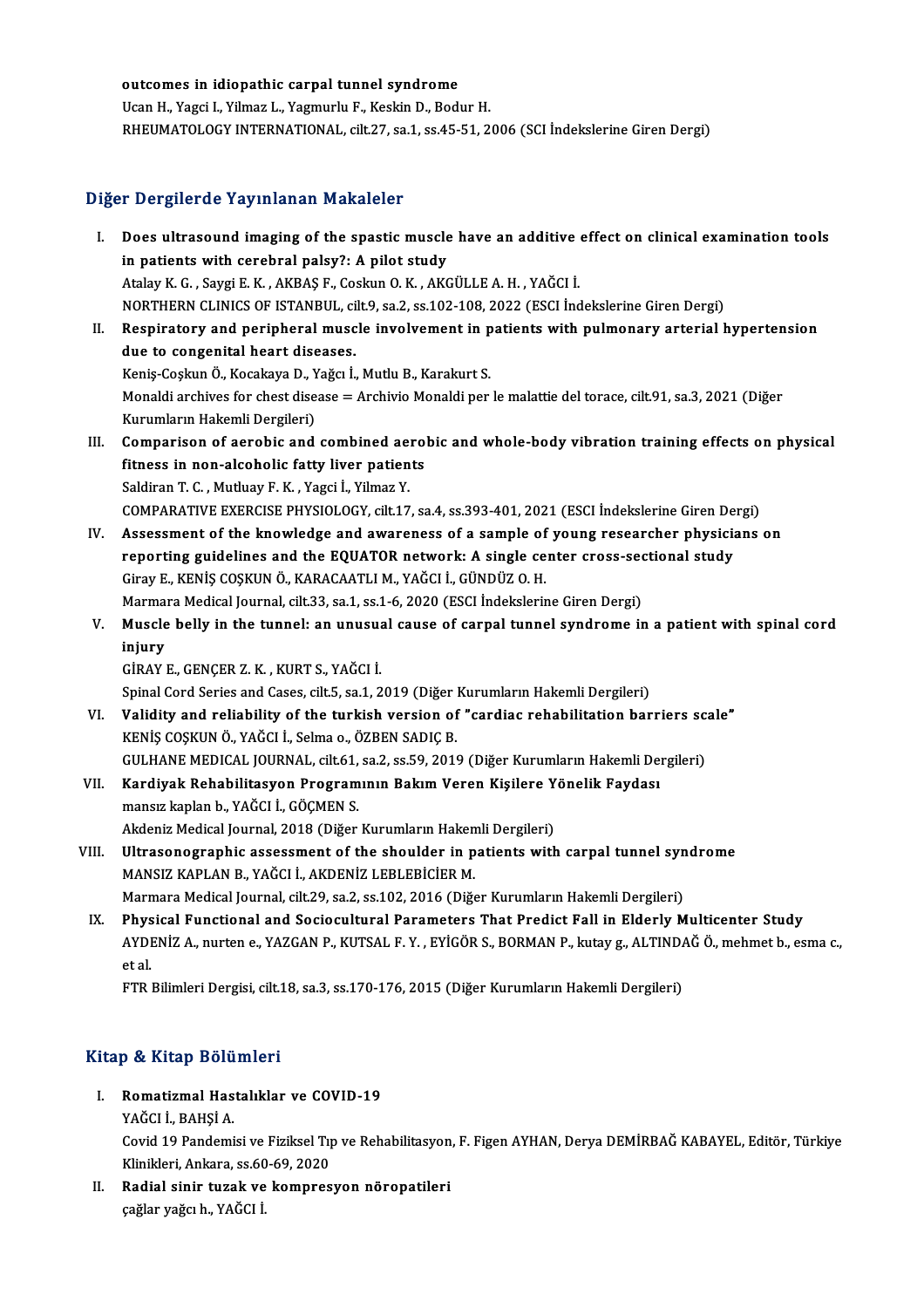Türkiye Klinikleri Fiziksel Tıp ve Rehabilitasyon, , Editör, Türkiye Klinikleri, Ankara, ss.31-35, 2019

Türkiye Klinikleri Fiziksel Tıp ve Rehabilitasyon, , Editör, Türkiye Klinikleri, Aı<br>III. Toraks Travması Tedavisinde FizikselTıp ve Rehabilitasyonun Rolü<br>KENİS COSKUN Ö, YAČCI İ Türkiye Klinikleri Fiziksel T<br><mark>Toraks Travması Tedavi</mark><br>KENİŞ COŞKUN Ö., YAĞCI İ.<br>Taraka tTaymaları, Des Dr Toraks Travması Tedavisinde FizikselTıp ve Rehabilitasyonun Rolü<br>KENİŞ COŞKUN Ö., YAĞCI İ.<br>Toraks tTavmaları, Doç.Dr. Mehmet Oğuzhan Özyurtkan, Doç.Dr. Korkut Bostancı, Prof.Dr. Berkant Özpolat, Editör, KENİŞ COŞKUN Ö., YAĞCI İ.<br>Toraks tTavmaları, Doç.Dr. Mehmet Oğuzhan Özyurtkan,<br>Ankara Nobel Tıp Kitabevleri, Ankara, ss.305-311, 2018<br>Alektronöromiye srafide kas iskelet sistemi ultrası

Ankara Nobel Tıp Kitabevleri, Ankara, ss.305-311, 2018

IV. elektronöromiyografide kas iskelet sistemi ultrasonografisi elektrodiagnoz, akyüz g, yağcı i, Editör, güneş tıp kitabevleri, ss.539-551, 2017

## Hakemli Kongre / Sempozyum Bildiri Kitaplarında Yer Alan Yayınlar

akemli Kongre / Sempozyum Bildiri Kitaplarında Yer Alan Yayınlar<br>I. Konjenital Kalp Hastalığına Bağlı Pulmner Arteryel Hipertansiyon Hastalarında Solunum ve Periferik<br>Kes Tutulumu 2001 Nongre<br>Konjenital Kal<sub>l</sub><br>Kas Tutulumu.<br><sup>Konje Cochun Ö</sup> Konjenital Kalp Hastalığına Bağlı Pulmner Arteryel I<br>Kas Tutulumu.<br>Keniş Coşkun Ö., Kocakaya D., Yağcı İ., Mutlu B., Karakurt S.<br><sup>2. Ulugal ADHAD Kongresi Pulmonon Hinertonsiyon 2020</sup>

Kas Tutulumu.<br>Keniş Coşkun Ö., Kocakaya D., Yağcı İ., Mutlu B., Karakurt S.<br>3. Ulusal ADHAD Kongresi, Pulmoner Hipertansiyon 2020, ADHAD Dijital 2020, İstanbul, Türkiye, 27 Kasım 2020, Keniş<br>3. Ulu:<br>ss.20 3. Ulusal ADHAD Kongresi, Pulmoner Hipertansiyon 2020, ADHAD Dijital 2020, İstanbul, Türkiye, 27 Kasım 2020, ss.20<br>5.20<br>II. Genç Araştırmacıların Raporlama Kılavuzlarının Kullanımı ile İlgili Bilgi ve Farkındalığı: Kes

ss.20<br>Genç Ara<br>Çalışma Genç Araştırmacıların Raporlama Kılavuzlarının Kullanımı ile<br>Çalışma<br>Giray E., KENİŞ COŞKUN Ö., KARACAATLI M., GÜNDÜZ O. H. , YAĞCI İ.<br>Türk Bomatoloji Kongresi 2019, Türkiye 20, 24 Mart 2019

Çalışma<br>Giray E., KENİŞ COŞKUN Ö., KARACAATLI M., GÜNDÜZ O. H. , YAĞCI İ.

Türk Romatoloji Kongresi 2019, Türkiye, 20 - 24 Mart 2019

III. Physical Medicine and Rehabilitation Before and After Ultrasound.<br>YAĞCI İ. Physical Medicine and Rehabilitation Before and After Ultrasound.<br>YAĞCI İ.<br>13th Mediterranean Congress of Physical Rehabilitation Medicine., 7 - 10 Kasım 2019<br>The role of electroneuromyography (ENMC) in the Clinical Prosti

IV. The role of electroneuromyography (ENMG) in the Clinical Practice and Education of PRM 13th Medite:<br>The role of<br>Physicians<br>AKYÜZ C D The role of electroneuromyography<br>Physicians<br>AKYÜZ G. D. , KENİŞ COŞKUN Ö., YAĞCI İ.<br>12th International Sosiaty of Physical anı

13th International Society of Physical and Rehabilitation Medicine World Congress, Kobe, Japonya, 9 - 13 Haziran<br>2019. ss.69 AKYÜZ G. D.<br>13th Interna<br>2019, ss.69<br>Kandiyak B 13th International Society of Physical and Rehabilitation Medicine World Congress, Kobe, Japonya, 9 - 13 Hazira<br>2019, ss.69<br>V. Kardiyak Rehabilitasyonda Engeller Skalasının (KRES) Türkçe Geçerlilik ve Güvenilirliği Çalışma

2019, ss.69<br>Kardiyak Rehabilitasyonda Engeller Skalasının (K<br>KENİŞ COŞKUN Ö., YAĞCI İ., Göçmen S., ÖZBEN SADIÇ B.<br>27. Ulusel Eirikael Tın ve Behabilitasyon Kongresi Türki Kardiyak Rehabilitasyonda Engeller Skalasının (KRES) Türkçe Geçerli<br>KENİŞ COŞKUN Ö., YAĞCI İ., Göçmen S., ÖZBEN SADIÇ B.<br>27. Ulusal Fiziksel Tıp ve Rehabilitasyon Kongresi, Türkiye, 17 - 21 Nisan 2019<br>Unilatenal Tranatibia

# KENİŞ COŞKUN Ö., YAĞCI İ., Göçmen S., ÖZBEN SADIÇ B.<br>27. Ulusal Fiziksel Tıp ve Rehabilitasyon Kongresi, Türkiye, 17 - 21 Nisan 2019<br>VI. Unilateral Transtibial Ampute Hastalarda Rektus Femoris Kasının Kantitatif Ultras 27. Ulusal Fiziksel Ti<br>Unilateral Transtil<br>Değerlendirilmesi<br>Zancaratalaylı KEN D<mark>eğerlendirilmesi</mark><br>gencer atalay k., KENİŞ COŞKUN Ö., Giray E., GÜNDÜZ O. H. , YAĞCI İ.<br>27. Ulusal Fiziksel Tıp ve Rehabilitasyon Kongres, Türkiye, 17 - 21 Nisan 2019<br>Flaksa'r Digitarum Süperfisiyaliş ve Profundus Kaslaru

Değerlendirilmesi<br>gencer atalay k., KENİŞ COŞKUN Ö., Giray E., GÜNDÜZ O. H. , YAĞCI İ.

VII. Fleksör Digitorum Süperfisiyalis ve Profundus Kaslarının Kronik Inme İle Takipli Hastalarda<br>Kantitatif Ultrasonografi İle Değerlendirilmesi 27. Ulusal Fiziksel Tıp ve Rehabilitasyon Kongres, Türkist<br>Fleksor Digitorum Superfisiyalis ve Profundus<br>Kantitatif Ultrasonografi Ile Değerlendirilmesi<br>KENİS COSKUN Ö. Cirav E. Sansar atalav k. KARADA Fleksőr Digitorum Süperfisiyalis ve Profundus Kaslarının Kronik Ir<br>Kantitatif Ultrasonografi Ile Değerlendirilmesi<br>KENİŞ COŞKUN Ö., Giray E., gencer atalay k., KARADAĞ SAYGI N. E. , YAĞCI İ.<br>27 Hlucel Firikael Tın ve Behab Kantitatif Ultrasonografi Ile Değerlendirilmesi<br>KENİŞ COŞKUN Ö., Giray E., gencer atalay k., KARADAĞ SAYGI N. E. , YAĞCI İ.<br>27. Ulusal Fiziksel Tıp ve Rehabilitasyon Kongresi, Türkiye, 17 - 21 Nisan 2019<br>IMBACT OE CARDIAC

27. Ulusal Fiziksel Tip ve Rehabilitasyon Kongresi, Türkiye, 17 - 21 Nisan 2019<br>VIII. IMPACT OF CARDIAC REHABILITATION ON QUALITY OF LIFE INPATIENTS WITH HYPERTENSION 27. Ulusal Fiziksel Tıp ve Rehabilitasyon Kongresi, Türkiye, 17 - 21 Nisan 2019<br>IMPACT OF CARDIAC REHABILITATION ON QUALITY OF LIFE INPATIENTS WITH HYPE<br>ŞİMŞEK E. E. , ŞAHİN A. A. , Kanar B., SÜNBÜL M., ÇETİN H., YAĞCI İ., IMPACT OF CARDIAC REHABILITATION ON QUALITY OF LIFE INPATIENTS WITH HYPERTI<br>SIMSEK E. E. , SAHIN A. A. , Kanar B., SÜNBÜL M., ÇETİN H., YAĞCI İ., ÖZBEN SADIÇ B., TİGEN M. K.<br>15th International Congress of Update in Cardiol 15th International Congress of Update in Cardiology and Cardiovascular Surgery, 27 - 30 Mart 2019<br>IX. Ankilozan Spondilit'te Mikrorna Ekspresyonu

## 15th International Congress of Update in Canadia<br>Ankilozan Spondilit'te Mikrorna Ekspr<br>TÜRKYILMAZ A., AKBAŞ F., ATA P., YAĞCI İ. Ankilozan Spondilit'te Mikrorna Ekspresyonu<br>TÜRKYILMAZ A., AKBAŞ F., ATA P., YAĞCI İ.<br>Uluslararası Katılımlı Türk Romatoloji Kongresi, Antalya, Türkiye, 20 - 24 Mart 2019<br>Ultresound Guided Lumbar Injestione TÜRKYILMAZ A., AKBAŞ F., ATA P., YAĞCI İ.<br>Uluslararası Katılımlı Türk Romatoloji Kong<br>X. Ultrasound Guided Lumbar Injections<br>VAĞCI İ

- Uluslara<br><mark>Ultraso</mark><br>YAĞCI İ. X. Ultrasound Guided Lumbar Injections<br>YAĞCI İ.<br>Pain Workshop, 11 Kasım 2018
- XI. ANKILOZAN SPONDILIT'xxTE MIKRO RNA EKSPRESYONU TÜRKYILMAZA.,AKBAŞ F.,YAĞCI İ.,ATAP.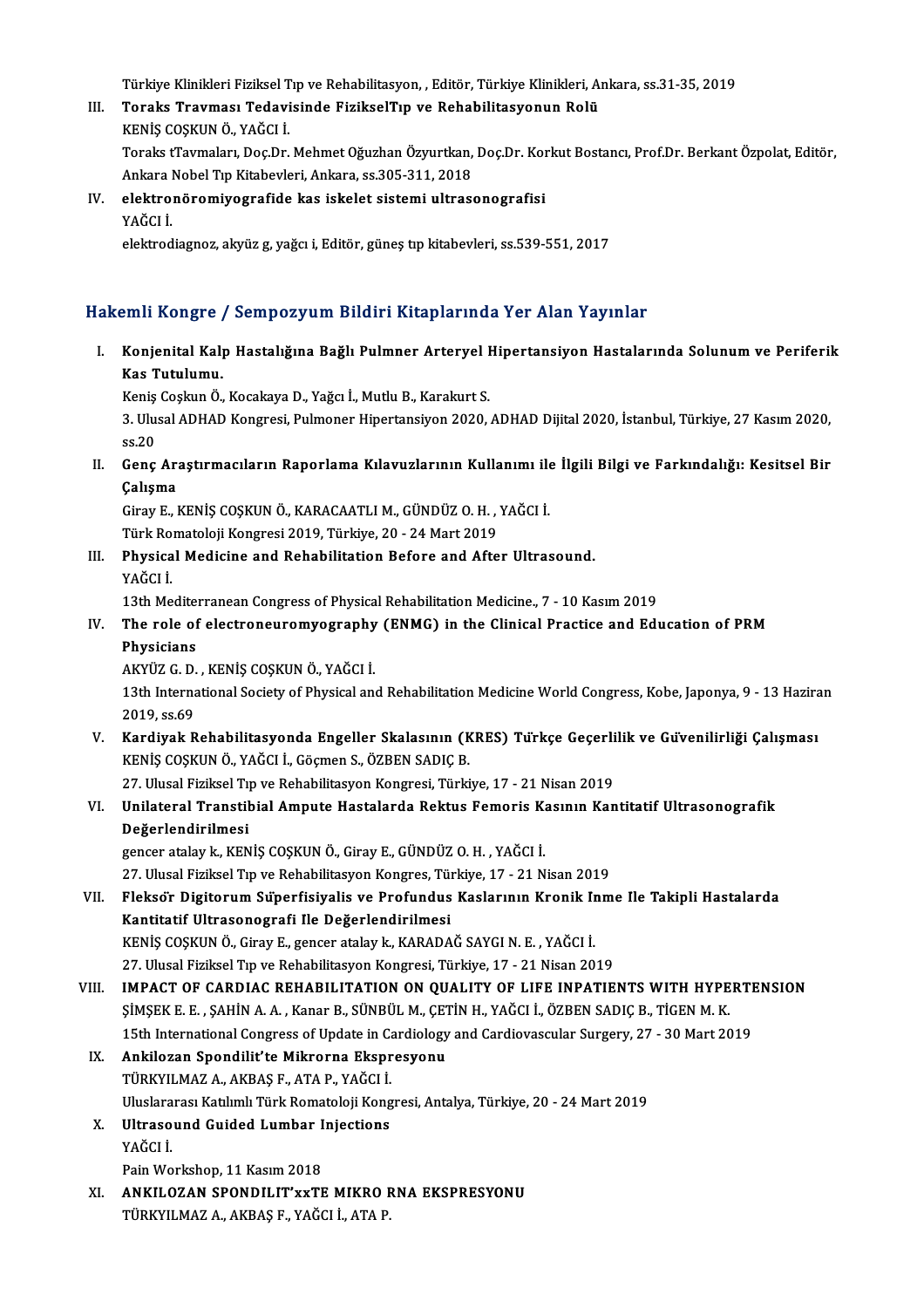Uluslararası Katılımlı 13. Ulusal Tıbbi Genetik Kongresi, Türkiye, 7 - 11 Kasım 2018

- Vluslararası Katılımlı 13. Ulusal Tıbbi Genetik Kongresi, Türkiye, 7 11 Kasım 2018<br>XII. Non-Radyografik Aksiyel Spondiloartropatili Hastalarda Ultrasonografik Değerlendirme<br>ÖZSOV T. YAČCLİ ÖZSOYT.,YAĞCI İ. Non-Radyografik Aksiyel Spondiloartropatili Hastalarda Ultrasor<br>ÖZSOY T., YAĞCI İ.<br>Uluslararası Katılımlı Türk Romatoloji Kongresi, 28 Mart - 01 Nisan 2018<br>Coneral nerenastiye of radisulenathies: slinisal assessment
	-
- ÖZSOY T., YAĞCI İ.<br>Uluslararası Katılımlı Türk Romatoloji Kongresi, 28 Mart 01 Nisan<br>XIII. General perspective of radiculopathies: clinical assessment<br>VAĞCI İ Uluslararası Katılımlı Türk Romatoloji Kongresi, 28 Mart - 01 Nisan 2018<br>General perspective of radiculopathies: clinical assessment<br>YAĞCI İ.<br>12th Congress of Mediterranean Forum of PRM, 9 - 12 Kasım 2017 12thConeral perspective of radiculopathies: clinical assessment<br>12th Congress of Mediterranean Forum of PRM, 9 - 12 Kasım 2017<br>CARDIAC REHABU ITATION IN A RATIENT WITH ANKVI OSIN
- YAĞCI İ.<br>12th Congress of Mediterranean Forum of PRM, 9 12 Kasım 2017<br>XIV. CARDIAC REHABILITATION IN A PATIENT WITH ANKYLOSING SPONDYLITIS: SINGLE<br>REACEAM DOUBLE EFFECT 12th Congress of Mediterranea<br>CARDIAC REHABILITATION<br>PROGRAM,DOUBLE EFFECT<br>YAČCI I CARDIA<br>PROGRA<br>YAĞCI İ. PROGRAM,DOUBLE EFFECT<br>YAĞCI İ.<br>12th Congress of Mediterranean Forum of PRM, 9 - 12 Kasım 2017<br>PEHARU ITATION APPROACH TO CARDIAC COMORRIDITY IN

YAĞCI İ.<br>12th Congress of Mediterranean Forum of PRM, 9 - 12 Kasım 2017<br>XV. REHABILITATION APPROACH TO CARDIAC COMORBIDITY IN RHEUMATIC DISEASE<br>YAĞCI İ. 12th Con<br>**REHAB**<br>YAĞCI İ.

12th Congress of Mediterranean Forum of PRM, 9 - 12 Kasım 2017

- XVI. Seronegatif romatoid artritli hastaların ultrasonografiile entezopati açısından değerlendirilmesi 12th Congress of Mediterranean Forum of PRM, 9 - 12 Kasım 2017<br>Seronegatif romatoid artritli hastaların ultrasonografiile entezopati açısından değerlendirilm<br>Ertürk Z., ÖZSOY T., YAĞCI İ., GAZEL Ü., Yalçınkaya Y., ATAGÜNDÜ Seronegatif romatoid artritli hastaların ultrasonografiile entezopa<br>Ertürk Z., ÖZSOY T., YAĞCI İ., GAZEL Ü., Yalçınkaya Y., ATAGÜNDÜZ M. P. , D.<br>18. Ulusal Romatoloji Kongresi, Türkiye, 18 - 22 Ekim 2017, cilt.9, ss.1-176<br> Ertürk Z., ÖZSOY T., YAĞCI İ., GAZEL Ü., Yalçınkaya Y., ATAGÜNDÜZ M. P. , DİRESKENELİ R. H. , İNANÇ<br>18. Ulusal Romatoloji Kongresi, Türkiye, 18 - 22 Ekim 2017, cilt.9, ss.1-176<br>XVII. ASSESSING ENTHESITIS BY ULTRASONOGRAPHY
- 18. Ulusal Romatoloji Kongresi, Türkiye, 18 22 Ekim 2017, cilt.9, ss.1-176<br>ASSESSING ENTHESITIS BY ULTRASONOGRAPHY IN PATIENTS WITH SERONEGATIVE RA<br>ertürk z., özsoy t., YAĞCI İ., yalçınkaya y., GAZEL Ü., ATAGÜNDÜZ M. P. ASSESSING ENTHESITIS BY ULT<br>ertürk z., özsoy t., YAĞCI İ., yalçınkay<br>EULAR 2017, 14 - 17 Haziran 2017<br>MEDIAN AND III NAP NEPVE CP EULAR 2017, 14 - 17 Haziran 2017<br>XVIII. MEDIAN AND ULNAR NERVE CROSS-SECTIONAL AREA IN CARPAL TUNNEL SYNDROME WITH
- EXTRATERRITORIAL SPREAD OF SENSORY SYMPTOMS mansızkaplanb.,AKDENİZ LEBLEBİCİERM.,YAĞCI İ. EXTRATERRITORIAL SPREAD OF SENSORY SYMPTOMS<br>mansız kaplan b., AKDENİZ LEBLEBİCİER M., YAĞCI İ.<br>Annual European Congress of Rheumatology, 14 - 17 Haziran 2017<br>ASSESSING ENTHESITIS PY III TRASONOGRAPHY IN RATIENT mansız kaplan b., AKDENİZ LEBLEBİCİER M., YAĞCI İ.<br>Annual European Congress of Rheumatology, 14 - 17 Haziran 2017<br>XIX. ASSESSING ENTHESITIS BY ULTRASONOGRAPHY IN PATIENTS WITH SERONEGATIVE RHEUMATOID<br>ARTURITIS
- Annual Euro<sub>l</sub><br>ASSESSING<br>ARTHRITIS<br>ortürk z. ÖZS ASSESSING ENTHESITIS BY ULTRASONOGRAPHY IN PATIENTS WITH SERONEGAT<br>ARTHRITIS<br>ertürk z., ÖZSOY T., YAĞCI İ., GAZEL Ü., ATAGÜNDÜZ M. P. , DİRESKENELİ R. H. , İNANÇ G. N.<br>Annual European Congress of Bhoumatology 4 , 07 Hegira

ARTHRITIS<br>ertürk z., ÖZSOY T., YAĞCI İ., GAZEL Ü., ATAGÜNDÜZ M. P. , DİRESKENELİ R. H. , İNANÇ G. N.<br>Annual European Congress of Rheumatology, 4 - 07 Haziran 2017 ertürk z., ÖZSOY T., YAĞCI İ., GAZEL Ü., ATAGÜNDÜZ M. P. , DİRESKENELİ R. H. , İNANÇ G. N.<br>Annual European Congress of Rheumatology, 4 - 07 Haziran 2017<br>XX. ASSESSING ENTHESITIS BY ULTRASONOGRAPHY IN PATIENTS WITH SERO

Annual Euro<sub>l</sub><br>ASSESSING<br>ARTHRITIS<br>Erturk 7, Ozs ASSESSING ENTHESITIS BY ULTRASONOGRAPHY IN PATIENTS WITH SERONE<br>ARTHRITIS<br>Erturk Z., Ozsoy T., Yagci İ., Yalcinkaya Y., Gazel U., Atagunduz P., Direskeneli H., Inanc N.<br>Annual European Congress of Phoumatelegy, Medrid, İsp ARTHRITIS<br>Erturk Z., Ozsoy T., Yagci İ., Yalcinkaya Y., Gazel U., Atagunduz P., Direskeneli H., Inanc N.<br>Annual European Congress of Rheumatology, Madrid, İspanya, 14 - 17 Haziran 2017, cilt.76, ss.821<br>Quantitative Ultrase

Erturk Z., Ozsoy T., Yagci İ., Yalcinkaya Y., Gazel U., Atagunduz P., Direskeneli H., Inanc N.<br>Annual European Congress of Rheumatology, Madrid, İspanya, 14 - 17 Haziran 2017, cilt.76, ss.821<br>XXI. Quantitative Ultrasound I Annual European Congress of Rheumat<br>**Quantitative Ultrasound In Patients**<br>ÖZSOY T., BAHAR ÖZDEMİR Y., YAĞCI İ.<br>26 Hlusal Eirikasl Tın ve Bababilitasyon Quantitative Ultrasound In Patients With Carpal Tunnel Syndrome: A Prelimin<br>ÖZSOY T., BAHAR ÖZDEMİR Y., YAĞCI İ.<br>26. Ulusal Fiziksel Tıp ve Rehabilitasyon kongresi, Antalya, Türkiye, 25 - 29 Nisan 2017<br>Inanasasad Stiffnass

- ÖZSOY T., BAHAR ÖZDEMİR Y., YAĞCI İ.<br>26. Ulusal Fiziksel Tıp ve Rehabilitasyon kongresi, Antalya, Türkiye<br>XXII. Increased Stiffness of Median Nerve in Systemic Sclerosis<br>VAĞCLİ, KENİŞ COŞKUN Ö. ÖZSOY T. ÖZƏR G. DİRESKE 26. Ulusal Fiziksel Tıp ve Rehabilitasyon kongresi, Antalya, Türkiy<br>Increased Stiffness of Median Nerve in Systemic Sclerosis<br>YAĞCI İ., KENİŞ COŞKUN Ö., ÖZSOY T., özen g., DİRESKENELİ R. H.<br>26. Ulusal Firiksel Tıp ve Behab Increased Stiffness of Median Nerve in Systemic Sclerosis<br>YAĞCI İ., KENİŞ COŞKUN Ö., ÖZSOY T., özen g., DİRESKENELİ R. H.<br>26. Ulusal Fiziksel Tıp ve Rehabilitasyon Kongresi, Antalya, Türkiye, 25 - 29 Nisan 2017<br>Sussessful
- YAĞCI İ., KENİŞ COŞKUN Ö., ÖZSOY T., özen g., DİRESKENELİ R. H.<br>26. Ulusal Fiziksel Tıp ve Rehabilitasyon Kongresi, Antalya, Türkiye, 25 29 Nisan 2017<br>XXIII. Successful desensitization procedure for tocilizumab in a 26. Ulusal Fiziksel Tıp v<br>Successful desensitiz<br>YAĞCI İ., ünal ertekin ç.<br>Uluslaraarası Katılımlı I Successful desensitization procedure for tocilizumab in a pa<br>YAĞCI İ., ünal ertekin ç.<br>Uluslaraarası Katılımlı Türk Romatoloji Kongresi, 22 - 25 Mart 2017<br>Karpel tünel sendremlu besteların omuz ultrasenegrefi bula

YAĞCI İ., ünal ertekin ç.<br>Uluslaraarası Katılımlı Türk Romatoloji Kongresi, 22 - 25 Mart 2017<br>XXIV. Karpal tünel sendromlu hastaların omuz ultrasonografi bulguları<br>mansız kaplan b. YAĞÇI İ. AKDENİZ LEPLERİCER M Uluslaraarası Katılımlı Türk Romatoloji Kongresi, 22 -<br>Karpal tünel sendromlu hastaların omuz ultras<br>mansız kaplan b., YAĞCI İ., AKDENİZ LEBLEBİCİER M.<br>Uluslararası Katılımlı Türk Bomatoloji Kongresi, 22 - 2 Karpal tünel sendromlu hastaların omuz ultrasonografi bul<br>mansız kaplan b., YAĞCI İ., AKDENİZ LEBLEBİCİER M.<br>Uluslararası Katılımlı Türk Romatoloji Kongresi, 22 - 25 Mart 2017<br>Cardias rahabilitation imnesyes subelinisel le Uluslararası Katılımlı Türk Romatoloji Kongresi, 22 - 25 Mart 2017

# mansız kaplan b., YAĞCI İ., AKDENİZ LEBLEBİCİER M.<br>Uluslararası Katılımlı Türk Romatoloji Kongresi, 22 - 25 Mart 2017<br>XXV. Cardiac rehabilitation improves subclinical left ventricular dysfunction after acute<br>coronarysy Cardiac rehabilitation improves subclinical left ventricular dysfunction after acute<br>coronarysyndrome<br>ÖZBEN SADIÇ B., SÜNBÜL M., YAĞCI İ., MAMADOV J., TİGEN M. K. , SARI İ., YEŞİLDAĞ O., BAŞARAN A. Y.<br>FUROPREVENT E., 07 Ma

coronarysyndrome<br>ÖZBEN SADIÇ B., SÜNBÜL M., YAĞC<br>EUROPREVENT, 5 - 07 Mayıs 2016<br>Quantitative Ultraseund in Bati ÖZBEN SADIÇ B., SÜNBÜL M., YAĞCI İ., MAMADOV J., TİGEN M. K. , SARI İ., YEŞİLDAĞ O., BA<br>EUROPREVENT, 5 - 07 Mayıs 2016<br>XXVI. Quantitative Ultrasound in Patients with Carpal Tunnel Syndrome A Pilot Study<br>ÖZSOV T. YAĞÇLİ, PA

EUROPREVENT, 5 - 07 Mayıs<br>Quantitative Ultrasound in<br>ÖZSOY T., YAĞCI İ., BAHAR Y.<br>AAPMP2016, 01 Evlül 2016 Quantitative Ultrasound<br>ÖZSOY T., YAĞCI İ., BAHAR 1<br>AAPMR2016, 01 Eylül 2016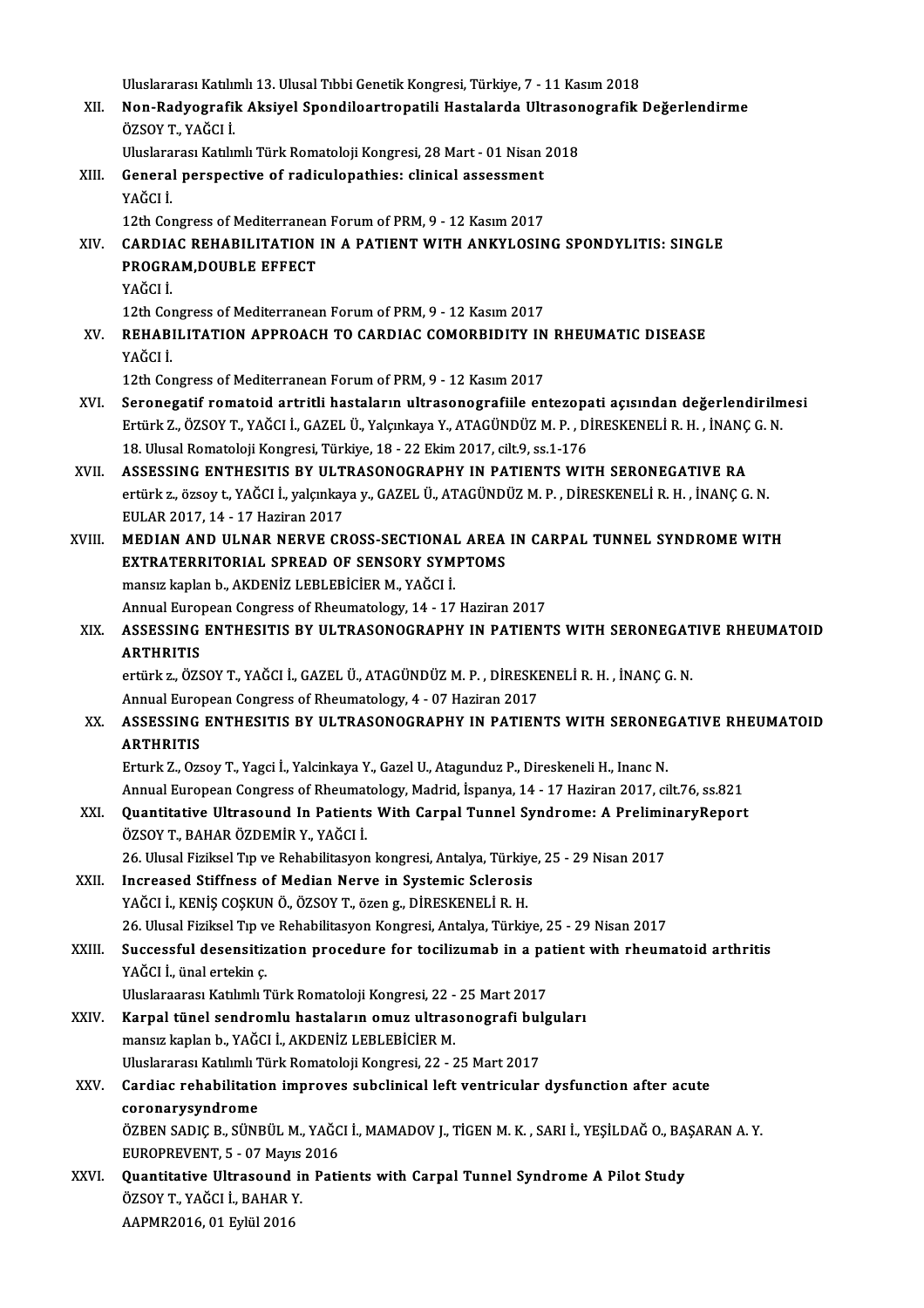| XXVII.       | Comparison of Kinesiotaping with Compression Garment in the Treatment of Lymphedema After<br><b>Breast Cancer A Preliminary Report</b>                             |
|--------------|--------------------------------------------------------------------------------------------------------------------------------------------------------------------|
|              | ÖZSOY T., şanal top c., BAHAR Y., YAĞCI İ., AKYÜZ G. D.<br>AAPMR2016, 01 Eylül 2016                                                                                |
| XXVIII.      | The effect of cardiac rehabilitation program on disease activity functional outcome and                                                                            |
|              | cardiovascular risk in patients with rheumatoid arthritis<br>PEYNIRCI CERȘIT H., YAĞCI İ., İNANÇ G. N., cerșit s.                                                  |
|              | eular, 01 Haziran 2016                                                                                                                                             |
| XXIX.        | The efficacy of Vitamin D replacement on pain, quality of life and nerve conduction velocities in the                                                              |
|              | patients with chronic widespread pain<br>AKYÜZ G. D. , ŞANAL TOPRAK C., YAĞCI İ., GİRAY E., KURU P.                                                                |
|              | 2nd Congress of the European Academy of Neurology, COPENHAGEN, Danimarka, 28 - 31 Mayıs 2016                                                                       |
| XXX.         | çenem ağrıyor                                                                                                                                                      |
|              | YAĞCI İ                                                                                                                                                            |
| XXXI.        | 7. Türk Romatoloji Kongresi, Türkiye, 23 - 25 Mart 2016<br>Nöromusküler hastalıklar                                                                                |
|              | YAĞCI İ                                                                                                                                                            |
|              | -MUS - I (Mulltidisipliner Ultrasonografi Sempozyumu), Türkiye, 18 - 20 Şubat 2016                                                                                 |
| XXXII.       | Akılcı DMARD kullanımı<br>YAĞCI İ                                                                                                                                  |
|              | rader, 13 Şubat 2016                                                                                                                                               |
| XXXIII.      | SEP spinal mapping in radiculitis and spinal canal stenosis                                                                                                        |
|              | YAĞCI İ.<br>11th Meditterranean Congress of Physical Rehabilitation Medicine., 1 - 03 Ekim 2015                                                                    |
| <b>XXXIV</b> | Harmonization of PRM in mediarrenean countries                                                                                                                     |
|              | YAĞCI İ                                                                                                                                                            |
| XXXV.        | 11th Meditterranean Congress of Physical Rehabilitation Medicine, 1 - 03 Ekim 2015<br>Upper extremity compression neuropathies                                     |
|              | YAĞCI İ.                                                                                                                                                           |
|              | 11th Meditterranean Congress of Physical Rehabilitation Medicine., Mısır, 1 - 03 Ekim 2015                                                                         |
| <b>XXXVI</b> | To compare the effectiveness of splint kinesiotaping and paraffin treatment in patients with carpal<br>tunnel syndrome                                             |
|              | başak m. k., AKYÜZ G. D., KOKAR S., YAĞCI İ.                                                                                                                       |
|              | 13th Congress of European Forum for Research in Rehabilitation, 8 - 10 Mayıs 2015                                                                                  |
| XXXVII.      | Sonographic assessment of shoulder in patients with carpal tunnel syndrome<br>başak m. k., YAĞCI İ., merve a. l.                                                   |
|              | 13th Congress of European Forum for Research in Rehabilitation, 6 - 09 Mayıs 2015                                                                                  |
| XXXVIII.     | PROGRESIVA ANKILOZAN SPONDILIT ILE KARIŞAN NADIR BIR HASTALIK                                                                                                      |
|              | AKYÜZ G. D., GENCER K., YAĞCI İ., ÖZTÜRK E., DELİL K., TÜRKYILMAZ A., ATA P.<br>25. UlusalFiziksel TipveRehabilitasyonKongresi, Türkiye, 22 - 26 Nisan 2015        |
| <b>XXXIX</b> | KALITIMSAL HETEROTOPI K OSSI FI KASYON SENDROMLARI FI BRODI SPLAZI A OSSI FI KANS                                                                                  |
|              | PROGRESSI VAMI PROGRESI F OSSÖZ HETEROPLAZI MI OLGU SUNUMU                                                                                                         |
|              | YAĞCI İ., GENCER K., AKYÜZ G. D. , DELİL K., TÜRKYILMAZ A., ATA P.                                                                                                 |
| XL.          | 25. UlusalFizikselTipveRehabilitasyonKongresi, Türkiye, 22 - 26 Nisan 2015<br>ROMATOID ARTRIT LI ERKEK HASTADA PULMONER EMBOLI TEDAVISI SONRASI GELIŞEN            |
|              | HEMATOMA BAĞLI TİBİAL SİNİR NÖROPATİSİ OLGU SUNUMU                                                                                                                 |
|              | erdal a., AKYÜZ G. D., YAĞCI İ., ÇELENLİOĞLU A. E., nefsun i., ÖZEN G.                                                                                             |
| XLI.         | 24. Ulusal Fiziksel Tıp ve Rehabilitasyon Kongresi, Türkiye, 23 - 26 Nisan 2015<br>ANKİLOZAN SPONDİLİTLİ BİR HASTADA KARDİYAK REHABİLİTASYON TEK PROGRAM ÇİFT ETKİ |
|              | YAĞCI İ., PEYNIRCİ CERŞİT H., GİRAY E., selma g.                                                                                                                   |
|              | 24. Ulusal Fiziksel Tıp ve Rehabilitasyon Kongresi, Türkiye, 23 - 26 Nisan 2015                                                                                    |